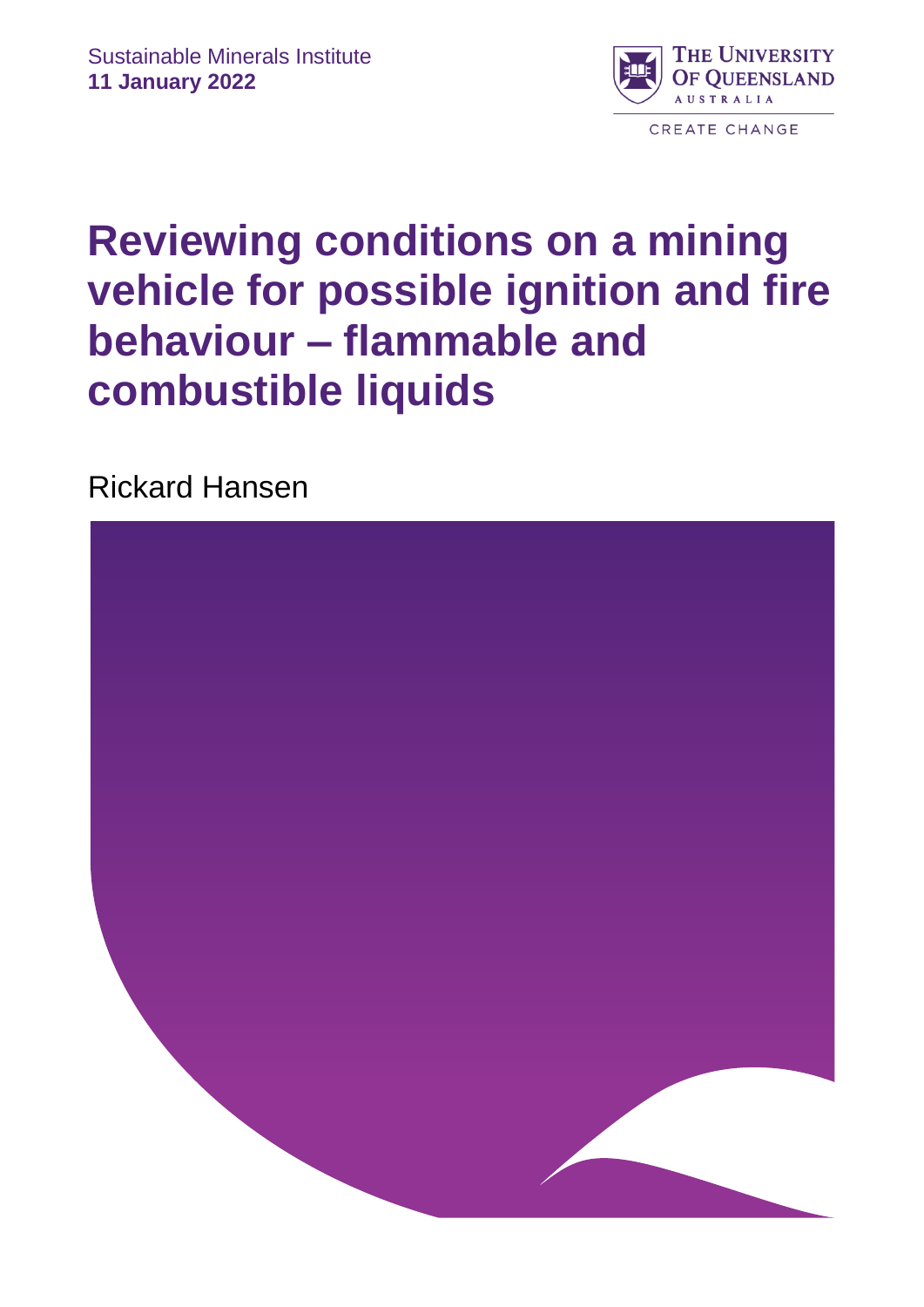

# **Contents**

| 1.  |                                                                                             |  |
|-----|---------------------------------------------------------------------------------------------|--|
| 2.  |                                                                                             |  |
| 3.  | Potential ignition sources found on mining vehicles - results and discussion                |  |
| 4.  | Flammable and combustible liquids posing a risk – ignition and fire behaviour – results and |  |
| 4.1 |                                                                                             |  |
| 4.2 |                                                                                             |  |
| 4.3 |                                                                                             |  |
| 4.4 |                                                                                             |  |
| 5.  |                                                                                             |  |
| 6.  |                                                                                             |  |

# **Tables**

| Table 1. Ten most frequent vehicle categories extracted from incident summaries (Western Australia).  5 |  |
|---------------------------------------------------------------------------------------------------------|--|
| Table 2. The fuel types, positions of ignition, the heat source and number of fires involving a         |  |
|                                                                                                         |  |
|                                                                                                         |  |
|                                                                                                         |  |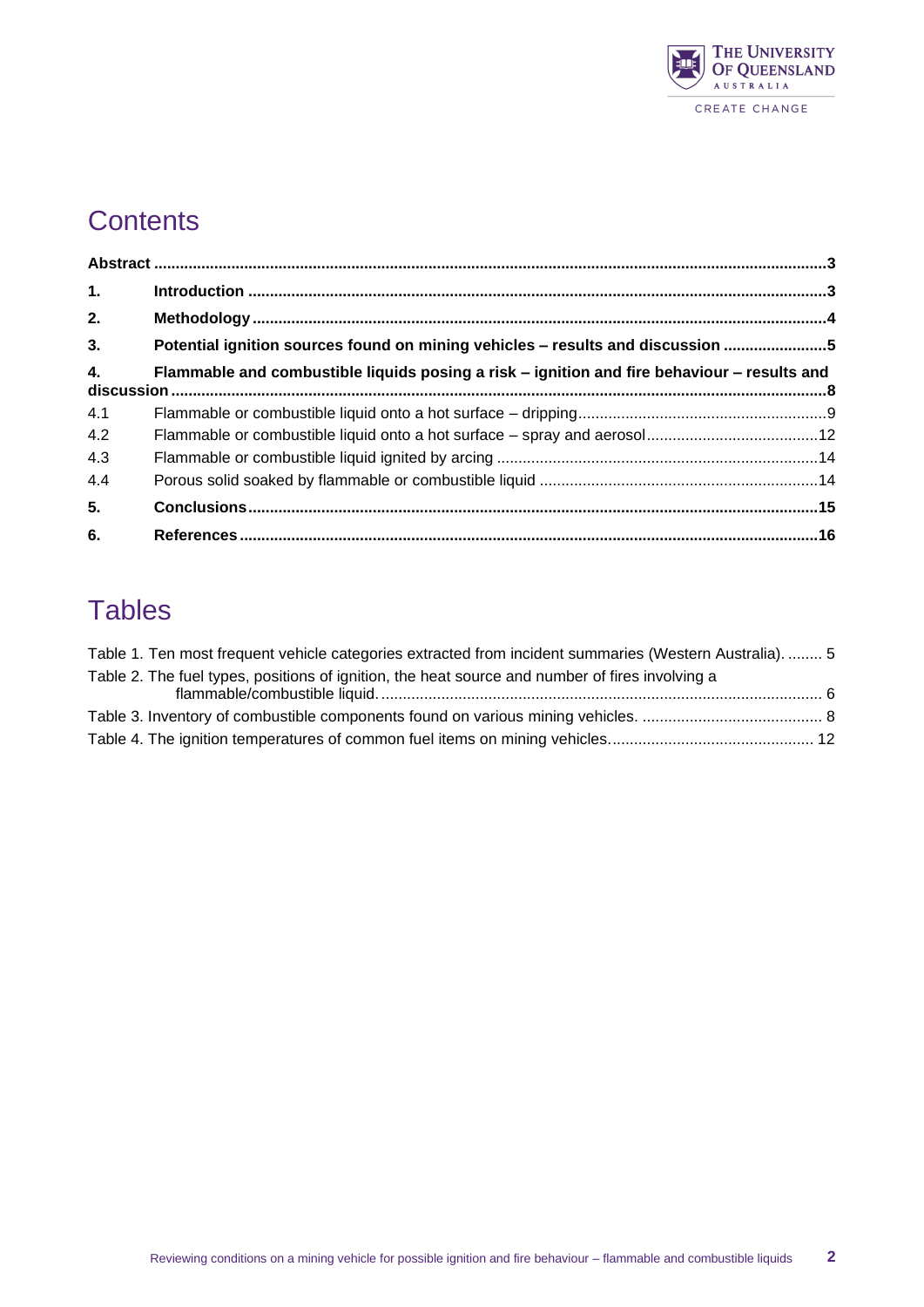

### Abstract

<span id="page-2-0"></span>With vehicles frequently found in mines and being a dominant fire source, vehicle fires will present a considerable risk in the mining industry. The potential ignition sources, the amount and configuration of combustible components will vary from vehicle to vehicle depending on the vehicle category and the size of the vehicle. This paper presents a study on ignition conditions and fire behaviour on various types of mining vehicles involving flammable or combustible liquids, where data from earlier fire experiments, incident reports and fuel inventories on different vehicle categories are applied. It addresses questions such as: what potential ignition sources can be found on different vehicle categories? What flammable or combustible liquid may pose a severe risk with respect to ignition and the continued fire development? It was found that the most common ignition sources were the exhaust/turbocharger, engine, or any other hot surface in the engine bay, which ignite oil/hydraulic oil, diesel, ethylene glycol, transmission oil or oily rags through hot surface ignition. The common denominator is the ignition taking place within an enclosed structure (engine compartment). The temperature conditions in the engine bay will vary depending on the load condition of the engine, the enclosed nature of the engine bay and the speed of the vehicle. Maximum engine compartment temperatures may occur when shutting down the vehicle – following upon a heavy load sequence – with temperatures of the turbocharger and exhaust system area rising above 700°C. The hot surface ignition of dripping or spraying flammable or combustible liquid will depend on several different parameters, such as the flow conditions, the size and orientation of the hot surface, the droplet size and foremost the degree of enclosure. With an increasing degree of enclosure and hot surfaces, the hot surface ignition temperature will decrease and approach the auto ignition temperature of the fuel. If accounting for the enclosed nature of the engine bay and relating to the auto ignition temperatures, the risk of ignition increases significantly as the ignition temperatures may not necessarily be connected to a heavy load but coming close to engine component temperatures during normal operation. Air and oil mixtures (with droplets and liquid particles of oil) may occur in compressors and air receivers, where a hot surface may suffice to ignite the mixture and cause a flashover. The high pressure of the compressor will lead to a considerably lower autoignition temperature. The high pressure found in compressors will increase the upper flammability limit of the air/oil mixture and thus increase the risk of ignition further. Any porous solid soaked by a flammable or combustible liquid may undergo an oxidative self-heating which will result in ignition taking place at considerably lower temperature at the hot surface compared with the dripping or the spray/aerosol case. A soaked rag or lagging would ignite at considerably lower temperatures than the autoignition temperature. The runaway temperatures would not be considerably higher than the temperatures found normally in the engine compartment and the risk of ignition is evident.

Keywords: Ignition, flammable liquid, combustible liquid, spray, aerosol, mining vehicle, fire behaviour

# <span id="page-2-1"></span>1. Introduction

Mining vehicles can be found in most parts of a mine, being used in several stages of the mining process. Being frequently found in the mining industry and presenting a considerable fuel load, vehicle fires in the mining industry will present a great fire risk. The different vehicle categories will vary in use, construction, amount of fuel load and configuration of fuel load, and as a result, the risk of ignition and resulting fire behaviour will vary as well. With a considerable risk comes a need for identifying conditions and warning signs of potential ignition and an ensuing fire behaviour for the different vehicle categories. Understanding potential ignition conditions and being able to identify conditions will increase the likelihood of preventing fires or mitigating their effects.

Several studies have been performed on the frequency, fire causes, start positions of fire etc. on mining vehicles. De Rosa [1] conducted an analysis of mobile equipment fires in US mines, examining the mobile equipment fires for all US surface and underground coal and metal/non-metal mining categories. In the analysis ignition sources, methods of fire detection and suppression, and other variables were examined.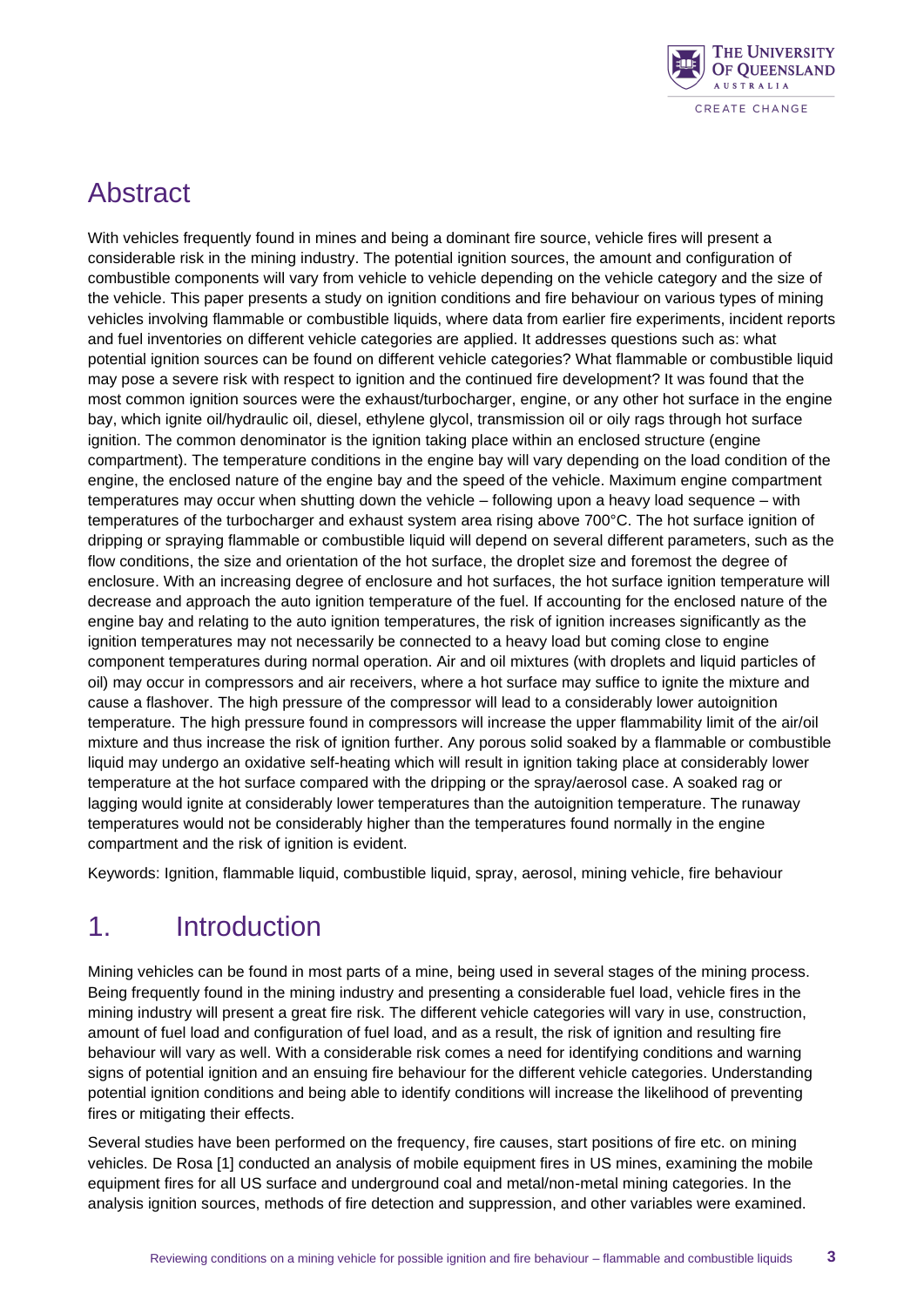

Hansen [2] performed an investigation on the fire causes and fire behaviour of vehicle fires in Swedish underground mines, applying incident reports during the years 1988–2010. Hansen [3] studied fire statistical data from the mining industry in Australia, focusing on parameters such as the fire cause, type of fuel involved and position of the fire. It was found that vehicle/mobile equipment fires dominated among the fire statistics and the incident reports, where heavy vehicles were clearly overrepresented. The truck category was found to be the most common vehicle category in the statistics and reports, followed by heavy vehicle categories such as drilling rigs, dozers, and loaders. A clear majority of the vehicle fires was found to occur in the engine area (with the exhaust/turbocharger section being overrepresented), and where the most common fire cause was oil or hydraulic oil onto a hot surface, followed by an electrical cause and diesel onto a hot surface.

Hansen presented several studies [4-7] on the fire behaviour of mining vehicles and in an underground hard rock mine, ranging from fire behaviour in general, heat release rate of mining vehicles to extreme fire behaviour in a mine drift.

This paper focuses on the potential ignition sources and fire hazards – focusing on flammable or combustible liquids - found on mining vehicles. Conditions are reviewed and discussed, serving as an aid in the fire prevention work.

Providing warning signals and increasing the knowledge of potential ignition or severe fire behaviour would improve the fire safety for mining personnel.

This study is limited to cases involving flammable or combustible liquids, as these fuel types are most frequently found in the fire statistics for mining vehicles. This study does not include any preventive measures, mitigating measures or design considerations, nor does it include the aspect of battery powered vehicles. For publications on preventive or mitigating measures on mining vehicles, see publications on passive fire protection [8], pre-ignition or early fire detection [9], or performance requirement [10].

### <span id="page-3-0"></span>2. Methodology

In the following, earlier research is reviewed and incident reports, data from full-scale fire experiments, fuel inventories and fire behaviour studies are studied and applied when reviewing ignition sources and potential fire behaviour of various types of mining vehicles.

Hansen [3] performed a study on the cause and behaviour of vehicle fires in Australian mines, where incident reports and statistical data on fires occurring in New South Wales, Queensland and Western Australia were applied. As the data material from Western Australia was extensive and the vehicle category involved in the incidents could be identified in the reports, the ignition source analysis is primarily based on the Western Australian data. The data source for the fire statistics from Western Australia was mining incident summaries presented by the Department of Mines, Industry Regulation and Safety (Government of Western Australia). The time period selected was July 2014 until July 2017 and the material consisted of a total of 2140 incidents during the three-year long period. When searching the data from the database, incidents listed under category "Outbreak of fire above or below ground" for both mining and exploration were extracted. The summaries specify the date of the incident and then continue with briefly describing the incident. The summaries will generally not specify whether the incident took place in a coal mine or a metal mine and only occasionally if it took place above ground or below ground. Thus, when analysing the data material, no distinction was made with respect to the type of mine and only occasionally whether it took place above or below ground. Instead, the starting point for the fire statistics from Western Australia was generally the type of object where the fire started. After extracting the data from the database, the fire incidents involving mining vehicles were divided into the different vehicle categories (see table 1). The fire incidents for each type of vehicle category were then analysed with respect to the fire cause, type of fuel (of the initial fire), part of vehicle, location of the fire in the mine, fire behaviour (if the fire spread beyond the start object), who detected the fire and the fire suppression equipment that was used. In incident summaries where more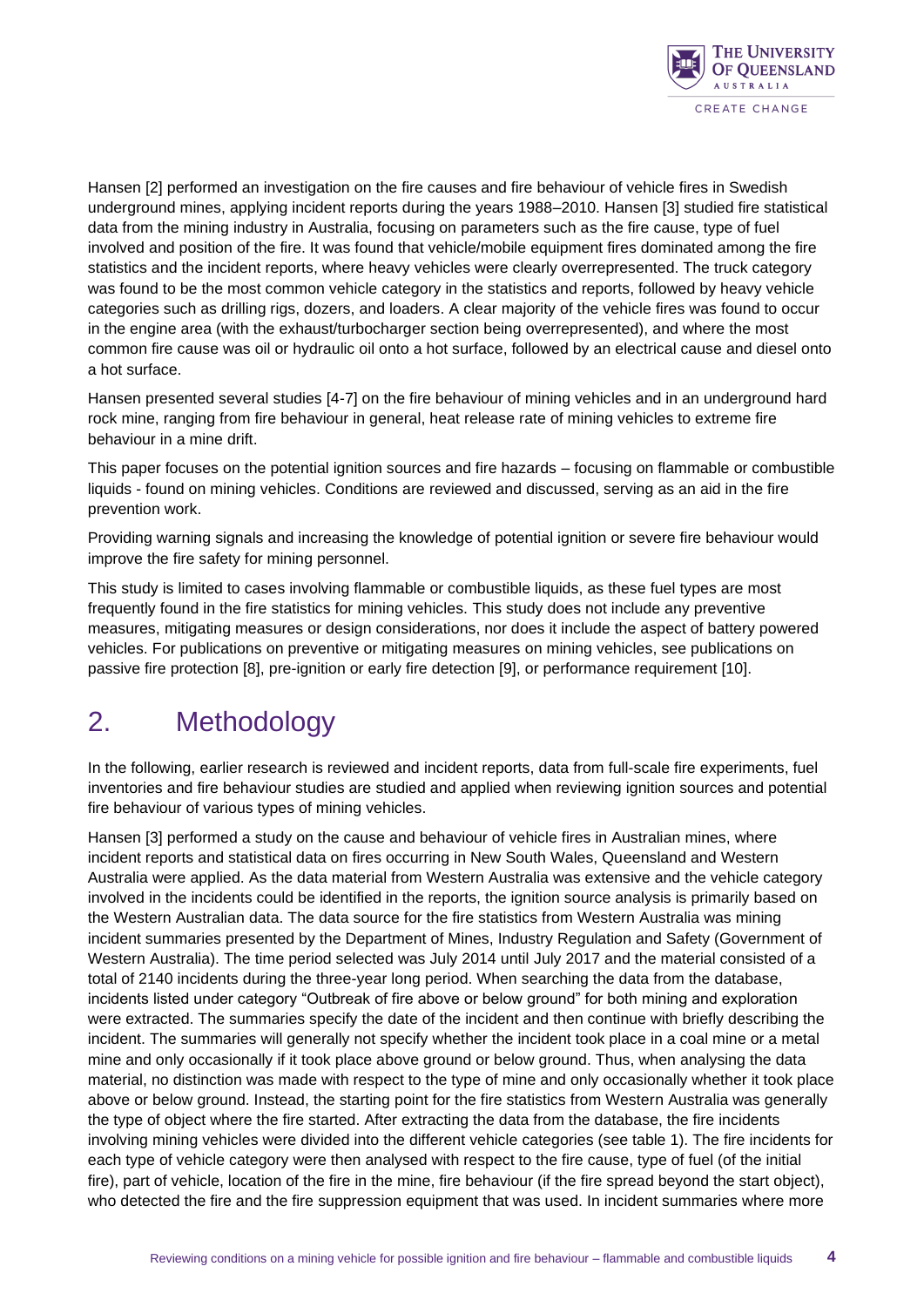

than one fuel source was listed, the fuel source that was decisive for the initiation of the fire was applied and, in some cases, secondary fuel sources as well.

<span id="page-4-1"></span>*Table 1. Ten most frequent vehicle categories extracted from incident summaries (Western Australia) [3].*

| <b>Vehicle category</b>                | <b>Number of fires</b> |
|----------------------------------------|------------------------|
| Truck (dump truck, haul truck<br>etc.) | 319                    |
| Drilling rig and jumbo                 | 201                    |
| Loader and shovel                      | 128                    |
| Dozer                                  | 122                    |
| Light service and passenger<br>vehicle | 75                     |
| Excavator and digger                   | 74                     |
| Road train                             | 68                     |
| Water cart                             | 39                     |
| Grader and scraper                     | 33                     |
| Integrated tool carrier                | 23                     |

Two full-scale fire experiments were conducted in an underground mine in 2011, where a loader and a drilling rig were used as fire objects. Measured or calculated parameters included for example the mass flow rate, gas concentrations, temperatures, and incident heat fluxes. The main objective of the experiments was to collect data on the fire behaviour of the burning vehicles in the mine drift with longitudinal ventilation flow. The vehicles were ignited using pool fires – circular trays filled with diesel – underneath the fuel tank and adjacent to one tyre. After ignition, the vehicles were allowed to burn freely and engulfing large parts of the vehicles. For a full description of the experiments, see Hansen and Ingason [11]. For an analysis on the fire spread along the vehicles, the heat release rates and the fire behaviour, a study by Hansen [4] is recommended.

Fuel inventories were conducted on the loader and drilling rig involved in the full-scale fire experiments [11] but also during a study on Australian design fire scenarios [12], where inventories were conducted on the vehicle types most frequently found in the Australian fire statistics and incident reports. The fuel inventories resulted in the individual weights, volumes, and energy contents – applying the effective heat of combustion – of the various types of fuel items. In the case of the full-scale fire experiments, the fuel inventory data was applied when reconstructing the fire behaviour and validating the resulting heat release rates of the vehicles.

### <span id="page-4-0"></span>3. Potential ignition sources found on mining vehicles – results and discussion

When going through and analysing the data material which the report by Hansen [3] is based on, the position of the ignition, the exhaust and turbocharger cases were merged into one group as it was difficult to clearly isolate these two locations (signs of a fire could be seen at the exhaust but the actual fire took place in the turbocharger). When analysing the type of fuel, hydraulic oil and oil were merged into one group as it was difficult in many cases to discern whether it was oil or hydraulic oil that was listed in the summaries. Table 2 contains the number of the various combinations of flammable/combustible liquid, position of ignition source and heat source for the vehicle categories found in table 1. If the incident summary explicitly described an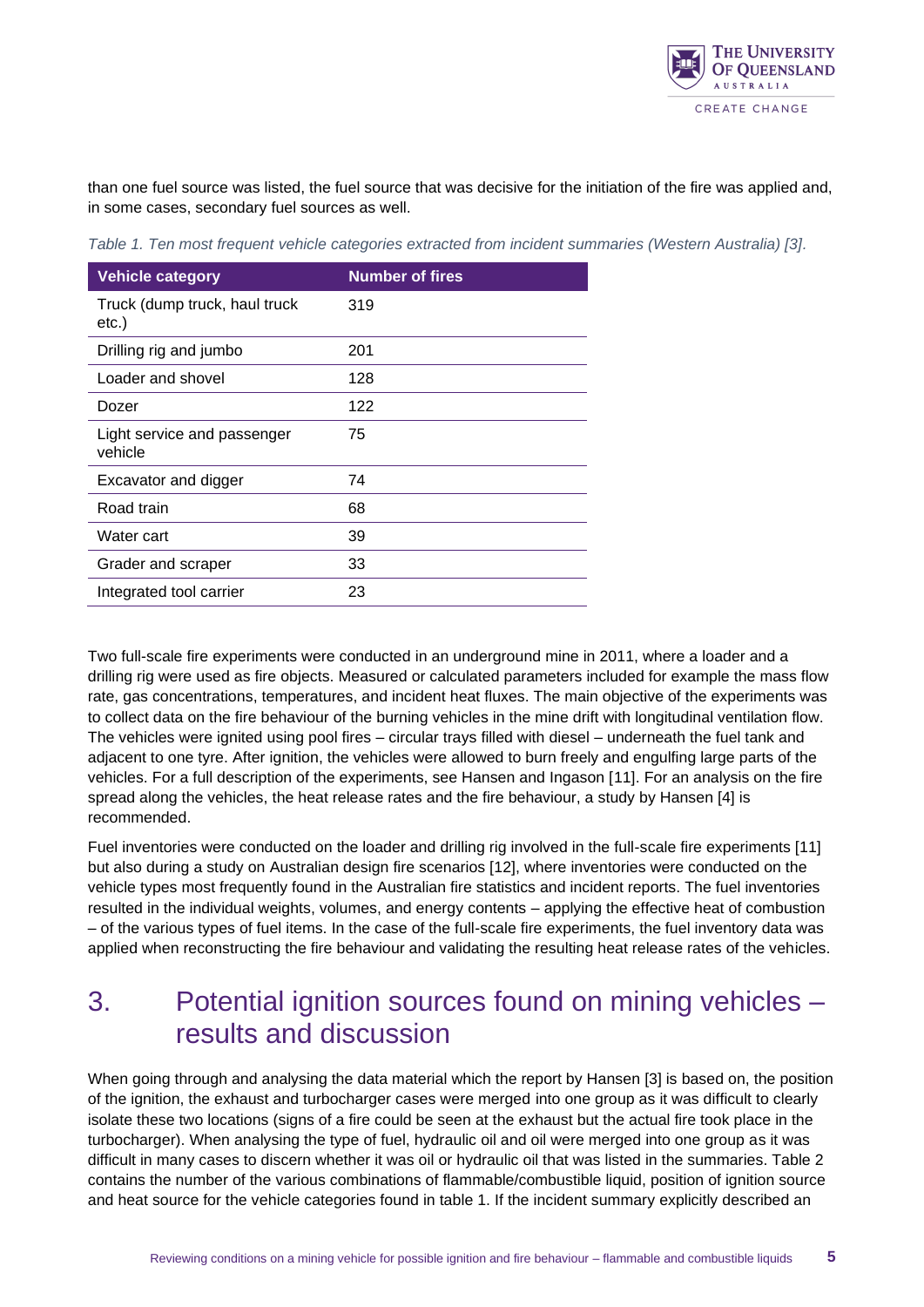

emitted fuel spray or fuel mist, the ignition was classified as a spray or aerosol case. Thus, the actual number of spray or aerosol cases was most likely higher than the numbers found in table 2.

| <b>Fuel</b>                           | <b>Position of ignition</b> | <b>Heat source</b> | <b>Number of fires</b> |  |
|---------------------------------------|-----------------------------|--------------------|------------------------|--|
| Oil/hydraulic oil                     | Exhaust/turbo               | Hot surface        | 143                    |  |
|                                       | Exhaust/turbo lagging       | Hot surface        | 30                     |  |
|                                       | Exhaust/turbo lagging       | Hot exhaust gas    | 1                      |  |
|                                       | Engine block                | Hot surface        | 19                     |  |
|                                       | Engine bay                  | Arcing             | 8                      |  |
|                                       | <b>Brakes</b>               | Hot surface        | 5                      |  |
|                                       | Bearing, failed             | Hot surface        | 3                      |  |
|                                       | Muffler                     | Hot surface        | $\overline{2}$         |  |
|                                       | Starter motor               | Hot surface        | 1                      |  |
|                                       | Universal joint, failed     | Hot surface        | 1                      |  |
|                                       | Hammer barrel               | Hot surface        | 1                      |  |
| Oil/hydraulic oil spray or<br>aerosol | Exhaust/turbo               | Hot surface        | 69                     |  |
|                                       | Exhaust/turbo lagging       | Hot surface        | 1                      |  |
|                                       | Engine block                | Hot surface        | 24                     |  |
|                                       | Park brake assembly         | Hot surface        | 1                      |  |
| <b>Diesel</b>                         | Exhaust/turbo               | Hot surface        | 32                     |  |
|                                       | Exhaust/turbo lagging       | Hot surface        | $\sqrt{5}$             |  |
|                                       | Engine block                | Hot surface        | $\overline{2}$         |  |
|                                       | Alternator or generator     | Hot surface        | $\overline{2}$         |  |
|                                       | Fan belt                    | Hot surface        | 1                      |  |
|                                       | Starter motor               | Hot surface        | 1                      |  |
| Diesel spray or aerosol               | Exhaust/turbo               | Hot surface        | 10                     |  |
|                                       | Engine block                | Hot surface        | 14                     |  |
|                                       | Alternator                  | Hot surface        | 1                      |  |
| Transmission oil                      | Exhaust/turbo               | Hot surface        | 1                      |  |
| Transmission oil spray or<br>aerosol  | Exhaust/turbo               | Hot surface        | $\overline{2}$         |  |
|                                       | Engine block                | Hot surface        | 1                      |  |
|                                       | Muffler                     | Hot surface        | 1                      |  |
| Ethylene glycol                       | Exhaust/turbo               | Hot surface        | 9                      |  |
| Ethylene glycol spray or<br>aerosol   | Exhaust/turbo               | Hot surface        | 1                      |  |

<span id="page-5-0"></span>*Table 2. The fuel types, positions of ignition, the heat source and number of fires involving a flammable/combustible liquid.*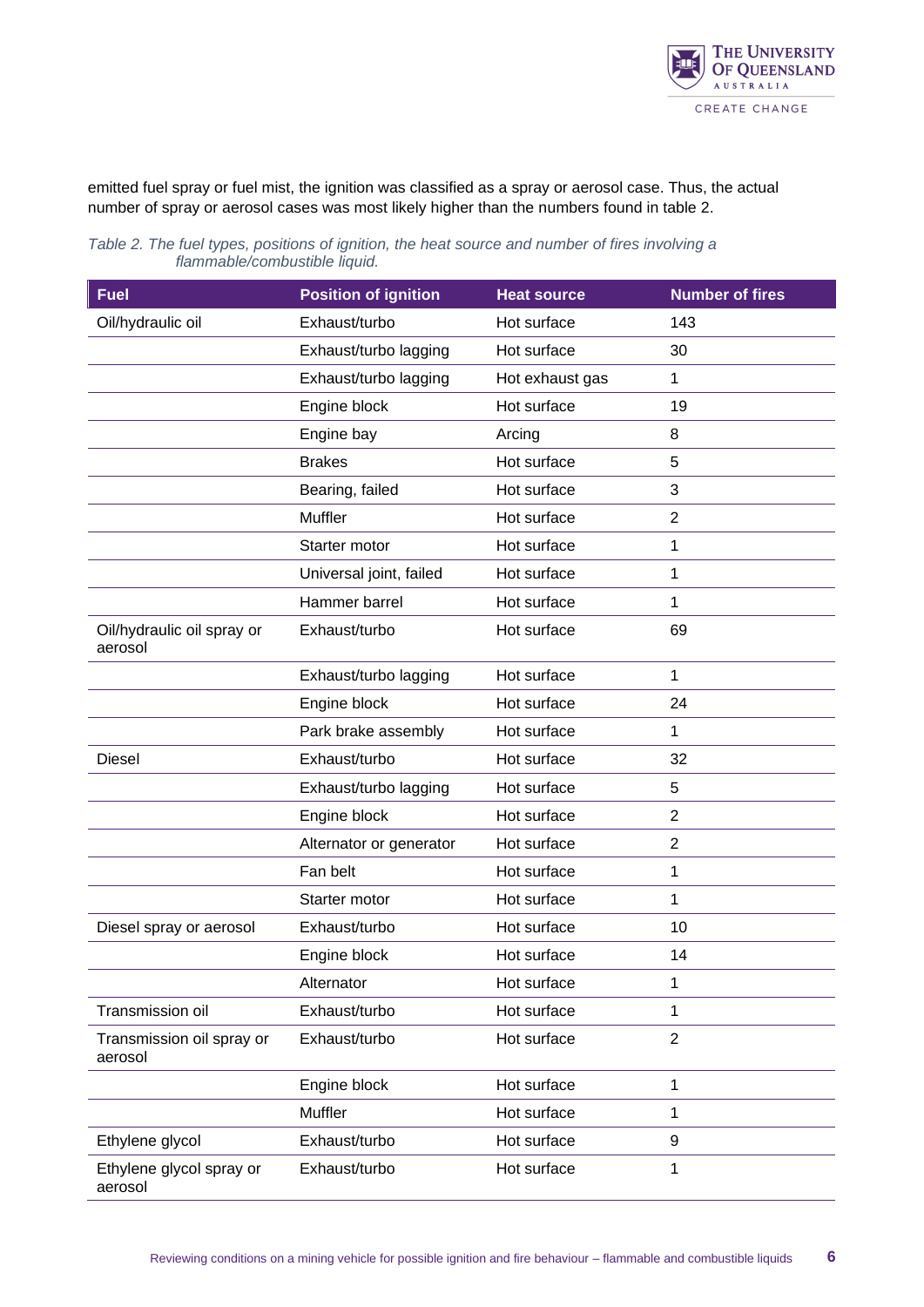

| Flashover       | Hot surface<br>Compressor |             | 10 |
|-----------------|---------------------------|-------------|----|
| Oily rag        | Exhaust/turbo             | Hot surface |    |
| Contact cleaner | Engine bay                | Arcing      |    |

The most common ignition sources – involving a flammable/combustible liquid - were the exhaust/turbocharger, engine, or any other hot surface in the engine bay, which ignite oil/hydraulic oil, diesel, coolant (ethylene glycol), transmission oil or oily rags through hot surface ignition. The common denominator in these cases is the ignition taking place within an enclosed structure (engine compartment). The number of cases taking place in a non-enclosure environment – brakes, bearing, universal joint, hammer barrel and park brake assembly – was significantly lower than the enclosure cases. Given the overwhelming number of ignitions taking place in enclosed type of structures, the main focus should be on ignition sources found in the engine compartment.

The release of oil, diesel or coolant is generally caused by a failed hose, line or fitting, or an internal failure of the turbocharger in the engine bay. What temperatures and conditions can be expected in the engine bay? The surface temperatures of engine components will vary depending on the load condition of the engine, the enclosed nature of the engine bay and the speed of the vehicle. Travelling up a decline will present a heavy load, with increasing surface temperatures in the engine bay. Under a heavy load the turbocharger and the exhaust system may attain temperatures exceeding 500°C and 600°C [13-15], with even higher temperatures in the case of malfunctioning or failed components. The enclosed nature of the engine bay will decrease the heat losses from the engine components, increasing the temperature of the components compared to a more open configuration. The decreased heat losses will be due to lesser convective heat losses and the increased re-radiation within the boundary of the enclosure. With an increased speed of the vehicle the load on the engine and the component temperature will increase as well, but an increased speed will also cause an increased convective cooling within the engine bay, thus mitigating the temperature increase. The influence of the convective cooling will vary depending on the load vs speed condition, a truck travelling up a decline with low speed and a heavy load will experience less convective cooling compared to a truck travelling with greater speed on an even road. A shut down of the vehicle – following upon a heavy load sequence – will increase the component temperatures and air temperature in the engine bay even further due to the airflow of the fans and ambient air ceasing. During this transient period the engine components will be subjected to higher thermal loads, and the temperatures of the turbocharger and exhaust system area can rise to above 600-700°C [16]. As the muffler is part of the exhaust system, the listed temperatures of the exhaust will be valid for the muffler as well. The temperature of the engine block will typically reach up to 100°C [17], where an overheated engine will attain even higher temperatures. The same temperatures will apply for a starter motor and the other components found in the engine compartment. Given the higher surface temperatures of the exhaust and turbocharger, the frequent ignitions occurring on these components is not surprising.

Merati et al. [17] conducted experiments on a simplified full-scale model of an engine bay, measuring surface temperatures and air temperatures under the bonnet. The highest air temperature during the experiments was measured at 300°C directly above the exhaust system and the period with peak temperatures following a shutdown was found to last approximately five minutes. Besides the hot engine components causing fires, the incident summaries also list fires occurring due to a fracture in the exhaust manifold, allowing hot exhaust gases to ignite for example residual hydrocarbon material on the turbo/exhaust lagging (see table 2). Nolan [18] lists exhaust gas temperatures of 500-700°C at a 100% load from a diesel engine.

The cases of arc ignition of flammable/combustible liquids will involve several mechanisms. The arcing will heat up the liquid, resulting in fuel vapour above the surface. The arc will then act as a pilot ignition source, igniting the flammable atmosphere. Given the high temperatures of the arcing, any droplets in a spray or aerosol will rapidly vaporise and combust. Provided that the fuel vapour or spray in the vicinity of the ignition source is within the flammability limits, ignition will take place.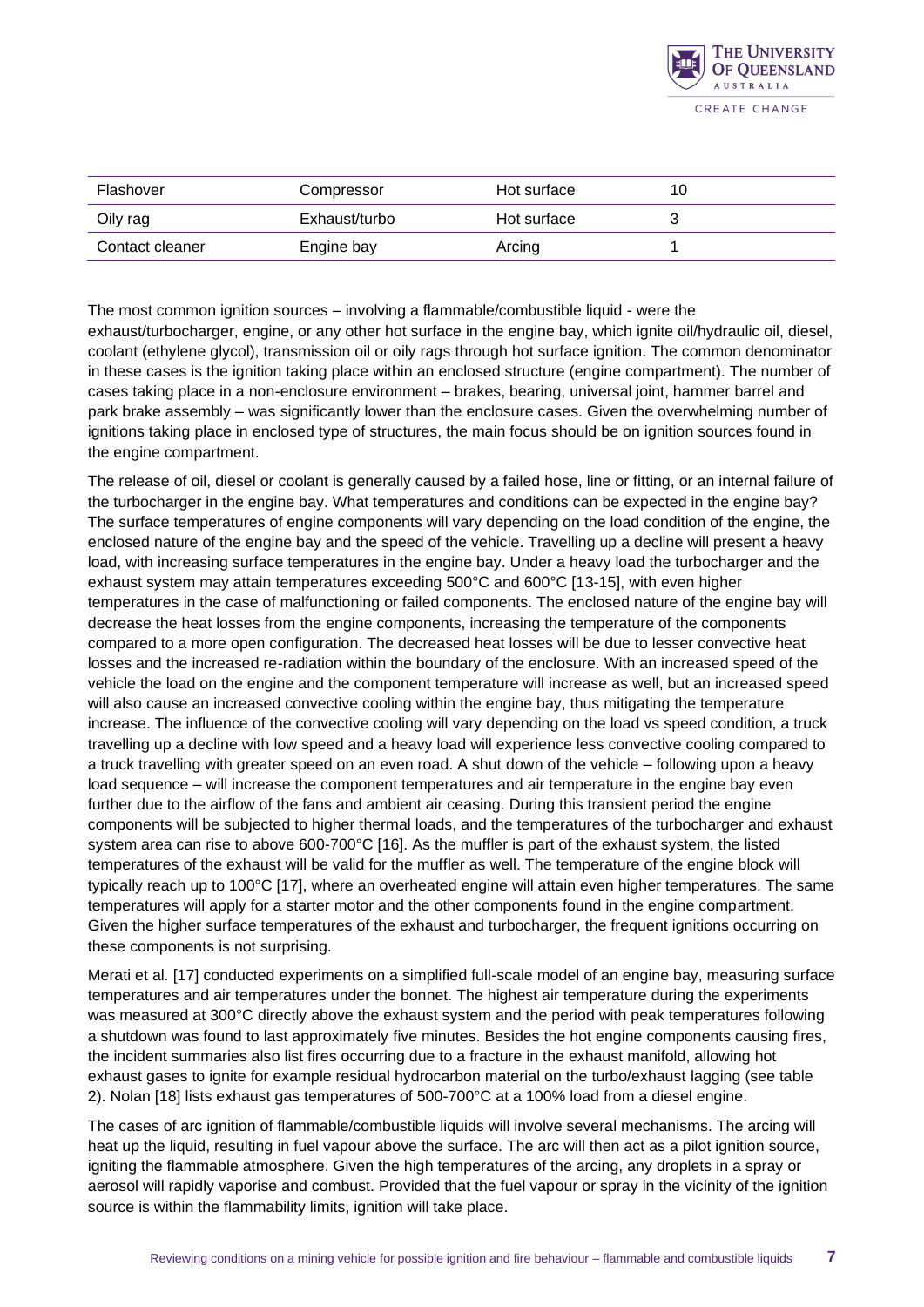

The compressor and air receiver on support trucks, service trucks, drilling rigs and jumbos was frequently found in the incident summaries, where oil onto a hot surface (due to a failed hose or line), overheating (due to a failed temperature sensor, a faulty discharge air temperature switch, or loss of oil cooling), or short circuit or arcing dominated among the fire causes. The compression of air in combination with lubricating oil may pose a great risk as ignition may occur at lower temperatures. During the compression, high gas velocities occur across the oil film surface, resulting in an increased evaporation from the oil film. The increased oil film evaporation in conjunction with the added heating of the oil film from the hot compressed air results in flammable gas mixtures and an increased ignition risk at lower temperatures [19]. Vibrations may also increase the risk, as an oil mist may result from the vibrations. The flashover cases listed in table 2 predominantly occur in the drilling rig category, which could be expected given the type of use of the drilling rig.

Non-enclosure ignitions sources include foremost brakes and bearings as seen in table 2. Overheating brakes are commonly listed as the ignition source in the incident summaries and may result in temperatures of 500-700°C [20]. The overheating of bearings may result in temperatures approaching and exceeding 200°C [21]. The overheating of non-enclosure components will also result in heat conducted to adjacent components and an increased ignition risk.

### <span id="page-7-0"></span>4. Flammable and combustible liquids posing a risk – ignition and fire behaviour – results and discussion

The total amount of combustible components and the frequency of various types of combustible material will vary between different sizes and types of mining vehicles. Commonly found combustible components on mining vehicles are diesel, hydraulic oil, motor oil, coolant (for example ethylene glycol), cables, hoses, interior details, and tyres. Prior to full scale fire experiments involving a loader and a drilling rig, Hansen and Ingason [11] conducted fuel inventories on the vehicles. The resulting inventories can be seen in table 3, where the energy content of the individual component types is listed. In table 3 also contains the resulting fuel inventory – focusing on the major fuel components: tyres, diesel, and hydraulic oil - on four mining vehicles most frequently found in the Australian fire statistics and incident reports [12].

| <b>Combustible</b><br>component | <b>Toro 501</b><br><b>DL Loader</b><br>$[11]$ $[MJ]$ | <b>Rocket</b><br><b>Boomer</b><br>322<br><b>Drilling</b><br>rig [11]<br>[MJ] | <b>CAT</b><br><b>AD55</b><br><b>Dump</b><br><b>Truck</b><br>$[12]$ $[MJ]$ | <b>CAT 2900</b><br>Loader<br>$[12]$ [MJ] | <b>Atlas</b><br>Copco<br><b>MT6020</b><br><b>Dump</b><br>Truck<br>[12] [MJ] | <b>CAT 1700</b><br>Loader<br>$[12]$ [MJ] |
|---------------------------------|------------------------------------------------------|------------------------------------------------------------------------------|---------------------------------------------------------------------------|------------------------------------------|-----------------------------------------------------------------------------|------------------------------------------|
| <b>Tyres</b>                    | 42 120                                               | 4 185                                                                        | 111 780                                                                   | 61 560                                   | 111 780                                                                     | 89 640                                   |
| Hydraulic oil                   | 18 5 63                                              | 16 283                                                                       | 8 4 0 0                                                                   | 4 5 6 0                                  | 7 750                                                                       | 4 0 7 0                                  |
| Hydraulic<br>hoses              | 4 9 0 5                                              | 11 252                                                                       |                                                                           |                                          |                                                                             |                                          |
| Water hose                      |                                                      | 1 154                                                                        |                                                                           |                                          |                                                                             |                                          |
| <b>Diesel</b>                   | 10 138                                               | 3621                                                                         | 34 760                                                                    | 51 600                                   | 30 560                                                                      | 20 640                                   |
| Driver seat                     | 228                                                  | 228                                                                          |                                                                           |                                          |                                                                             |                                          |
| Electrical<br>cables            | 21                                                   | 8735                                                                         |                                                                           |                                          |                                                                             |                                          |
| Rubber covers                   | 270                                                  | 300                                                                          |                                                                           |                                          |                                                                             |                                          |

<span id="page-7-1"></span>*Table 3. Inventory of combustible components found on various mining vehicles.*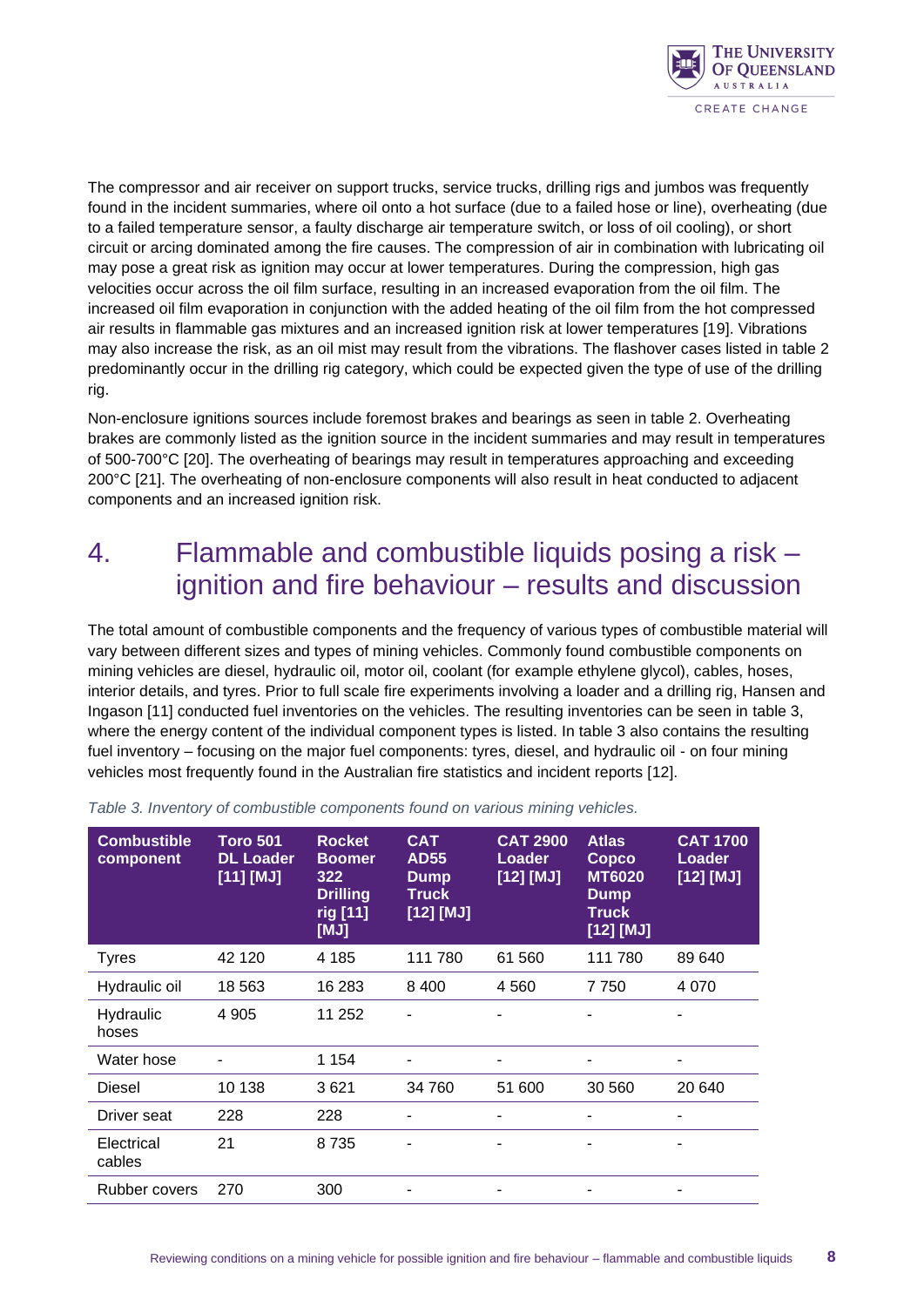

As seen in table 3, the differences between the types and sizes of vehicles are significant. The fire load on a drilling rig is dominated by the hydraulic hoses and hydraulic oil, and the fire load of the tyres will be less significant. In the loader case and the dump truck case, the fire load of the tyres and the diesel will clearly dominate. When comparing the fire load of the Toro 501 loader and the CAT 2900 and CAT 1700 loaders, the larger CAT loaders with larger tyres etc. will imply a significantly higher fire load. As the fuel inventories focused on the major fuel components, only diesel and hydraulic oil are listed in table 3 as opposed to table 2 where also motor oil and transmission oil are listed among the incident summaries. The volumes of motor oil and transmission oil are generally significantly lower than the diesel or hydraulic oil volumes for the vehicle categories found in table 1. When studying the data from the incident summaries for the various vehicle categories, it was found that fires involving hydraulic oil or oil dominated for the top three vehicle categories (trucks, drilling rigs and jumbos, and loaders and shovels), but the volume ratios for the different vehicle categories found in table 3 did not correlate with the distribution of the fuels involved in the fires found in table 2. Despite that the volume diesel found on trucks dominate over the volume of hydraulic oil, the hydraulic oil and oil fires were more frequent than the diesel fires. The hydraulic oil and oil fires were approximately seven times more frequent than diesel fires in the truck category, whereas the oil fires were four times more frequent in the drilling rig and jumbo cases and twice as frequent in the loader and shovel cases.

The distribution of the various types of flammable and combustible liquids will vary depending on the vehicle category. The fuel system with diesel is found between the fuel tank and the engine and positioned in the front part of a truck or the rear part of a drilling rig and a loader. The hydraulic system (containing hydraulic oil) will vary depending on the vehicle category. The system on a drilling rig will be extended between the hydraulic oil tank and pump at the rear, and the boom in the front of the vehicle. The hydraulic system on a loader or a dozer will also extend from the rear part or the mid-section of the vehicle to the scoop or the blade in the front. On a truck, the system will often extend from the hydraulic oil tank and pump at the midsection or the front to the dump box in the rear. Depending on the brake system on the vehicle, hydraulic oil can also be found at the wheel and brake regions. The engine lubrication system (containing motor oil) and the engine cooling system (containing ethylene glycol) are both found in the engine compartments for all vehicle categories. Any compressor – typical of the drilling rigs or jumbos – containing oil will be mounted separately in the rear of the drilling rig or jumbo and will generally not be found in the engine compartment. The transmission system (containing transmission oil) will run from the engine along the lower part of the vehicle to the wheels. Studying table 2, the ignition of hydraulic oil, oil, diesel, ethylene glycol and transmission oil predominantly takes place in the engine compartment and to some degree at the wheel/brake region. Even though the different systems commonly extend beyond the engine compartment, it is at the engine compartment and the wheel/brake region that the ignitions take place. With surface temperatures commonly exceeding 500°C in the engine compartment and at the brakes, the focus should clearly be on the hot surface ignition in these areas.

#### <span id="page-8-0"></span>**4.1 Flammable or combustible liquid onto a hot surface – dripping**

The ignition of flammable and combustible liquid fuels onto a hot surface is usually termed hot surface ignition. The hot surface ignition is solely due to the temperature of the liquid and with no external ignition source present to force the ignition. When describing the hot surface ignition of a flammable or combustible liquid it is important to remember that the hot surface ignition will be represented by a temperature range, where the percentage of ignition taking place lies between 0% and 100%. Both ignition and non-ignition will take place within the temperature range and the hot surface ignition thus displays a probabilistic behaviour.

The hot surface ignition will depend on several different parameters. Varying forced flow and natural convection will influence the ignition temperature as an increasing forced flow or natural convection will increase the heat losses which in turn will increase the temperature required for ignition. At very high flow velocities the fuel drops will be blown away from the hot surface and ignition does not take place at all. The size and orientation of the hot surface will also influence the hot surface ignition temperature as a greater convective cooling will be attributed to a vertical surface, leading to higher hot surface ignition temperatures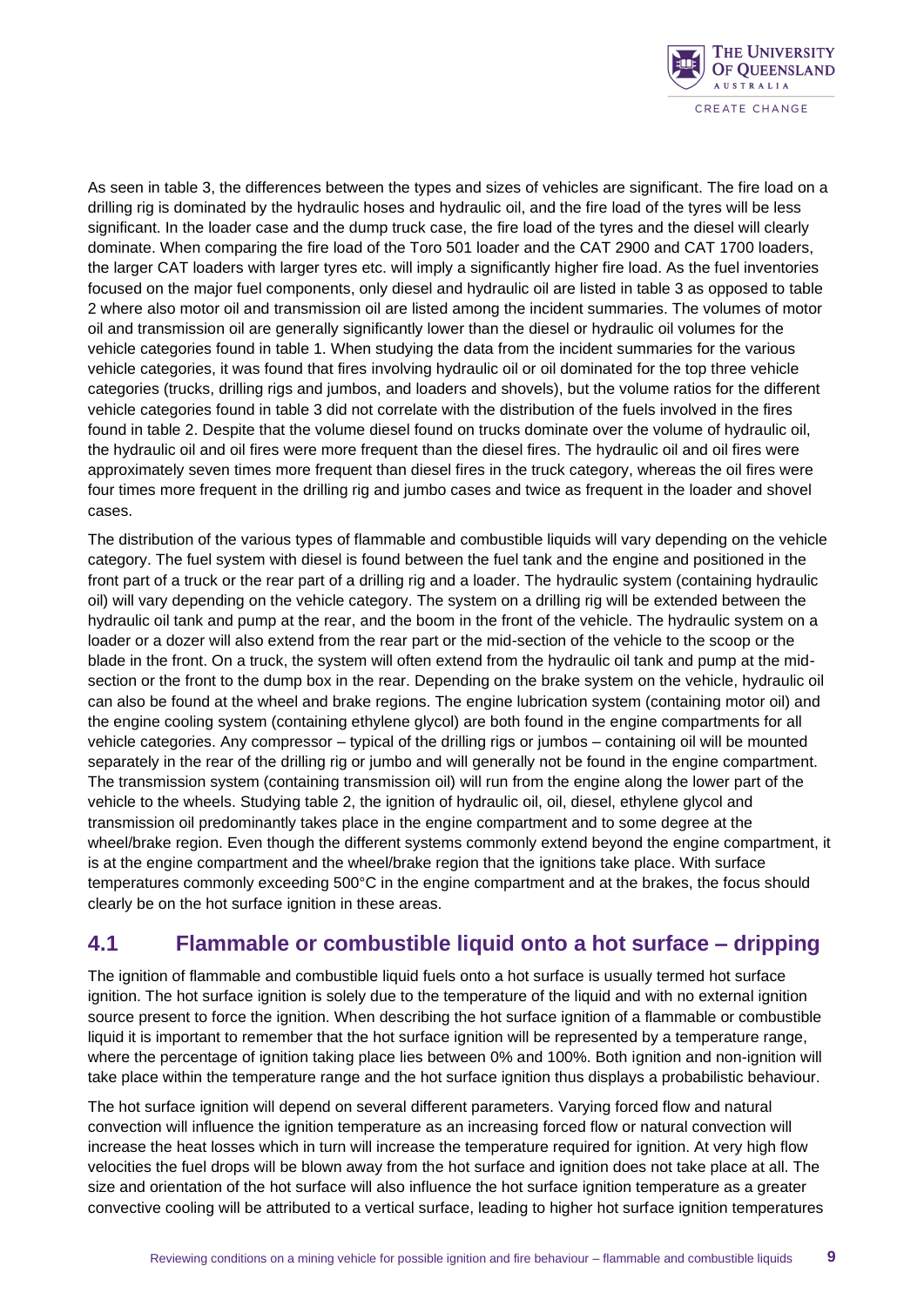

compared to a horizontal hot surface. A larger hot surface area will lead to a lower hot surface ignition temperature. Whether the environment is of an enclosed nature or not will also influence the hot surface ignition. With an increasing degree of enclosing hot surfaces, the hot surface ignition temperature required will decrease as the temperature gradient away from the hot surface will decrease less and the radiant heat flux impinging on the fuel will increase. Even with unheated parts the enclosed surrounding will contribute to a lower ignition temperature as it will increase the time that the gaseous fuel is present at the heated area [22]. An engine bay will be distinguished by an enclosed nature with both high temperature surfaces and surfaces at ambient temperature, and where the surfaces will have non-uniform temperatures. The flash point of the fuel will also influence the hot surface ignition temperature, as a fuel with a lower flash point that encounters a hot surface will vaporize to a larger degree and cause a layer closest to the hot surface with a high concentration of fuel vapour, above the upper flammability limit of the fuel vapour. As the concentration at the surface will be above the upper flammability limit, ignition is only possible at a position further away with lower concentration. With increasing distance from the hot surface, the fuel vapour temperature will decrease, and thus to achieve ignition a further increase in the surface temperature is required.

Standard diesel dripping onto a stainless steel sample resulted in 0% ignition at temperatures below 445°C, and 100% ignition above 500°C. Standard diesel on stainless steel heat shield resulted in 0% ignition at temperatures below 400°C, and 100% ignition above 550°C [23]. The hot surface ignition temperatures measured by Shaw et al [23] were obtained through experiments on an open test rig. Thus, the degree of enclosure was negligible and the application of the resulting temperatures for engine bays limited. Severy et al [24] conducted hot surface ignition experiments using a test rig which was enclosed on five sides and with an open front, thus resembling an engine bay to a larger degree. The resulting hot surface ignition temperatures were presented as a temperature range, with marginal ignition as the lower end and consistent ignition as the upper end. The presented temperature range would thus have a probabilistic character. The marginal ignition temperature of diesel was measured at 521°C and the consistent ignition temperature at 549°C [24], which partially coincides with the temperature range presented by Shaw et al [23]. The corresponding values for motor oil was approximately 320°C and 420°C respectively, the lower ignition temperature range of motor oil could partially explain the higher frequency of motor oil compared to diesel in the fire statistics for engine bays. The autoignition temperature of diesel was measured at 257°C and for motor oil within the range 260-371°C [24]. When studying the data on the frequency of diesel fires – the dripping cases found in table 2 – for the various vehicle categories it was found that the relative frequency was unusually high for the grader and scraper category. The position of the ignition was foremost the exhaust/turbo area, and a possible explanation could be positioning of the fuel system versus the exhaust/turbo surfaces. The cases in table 2 involving an alternator or a generator as ignition position, solely involve diesel as fuel for the dripping case as well as spray/aerosol case. A possible explanation could be positioning of the fuel system versus the alternator or generator.

Colwell and Reza [25] performed drop ignition experiments using a test rig which was enclosed on four sides (thus not fully enclosed). The 0% ignition of ethylene glycol was measured at temperatures below 565°C and the 100% ignition at temperatures above 705°C [25]. The autoignition temperature of ethylene glycol was measured at 238°C [26]. When studying the underlying data of table 2, it was found that the dripping cases involving ethylene glycol were unusually frequent in the case of integrated tool carriers. A possible explanation could be the positioning of the engine cooling system versus the turbo surfaces, where most of the ignitions take place.

Deleanu et al [27] conducted drop ignition tests using a fire resistant mineral hydraulic oil (MHE-40) on a hot manifold structure in a test rig enclosed on four sides. A single hot surface ignition temperature of 450°C was presented in the paper [27]. The autoignition of a hydraulic oil (ISO VG 10, mineral oil) was measured at 320°C [28]. The cases involving brakes as ignition position in table 2, were found to predominantly involve oil or hydraulic oil as fuel and be presented as dripping cases. The dominance of hydraulic oil as fuel is expected as the brake system may contain hydraulic oil.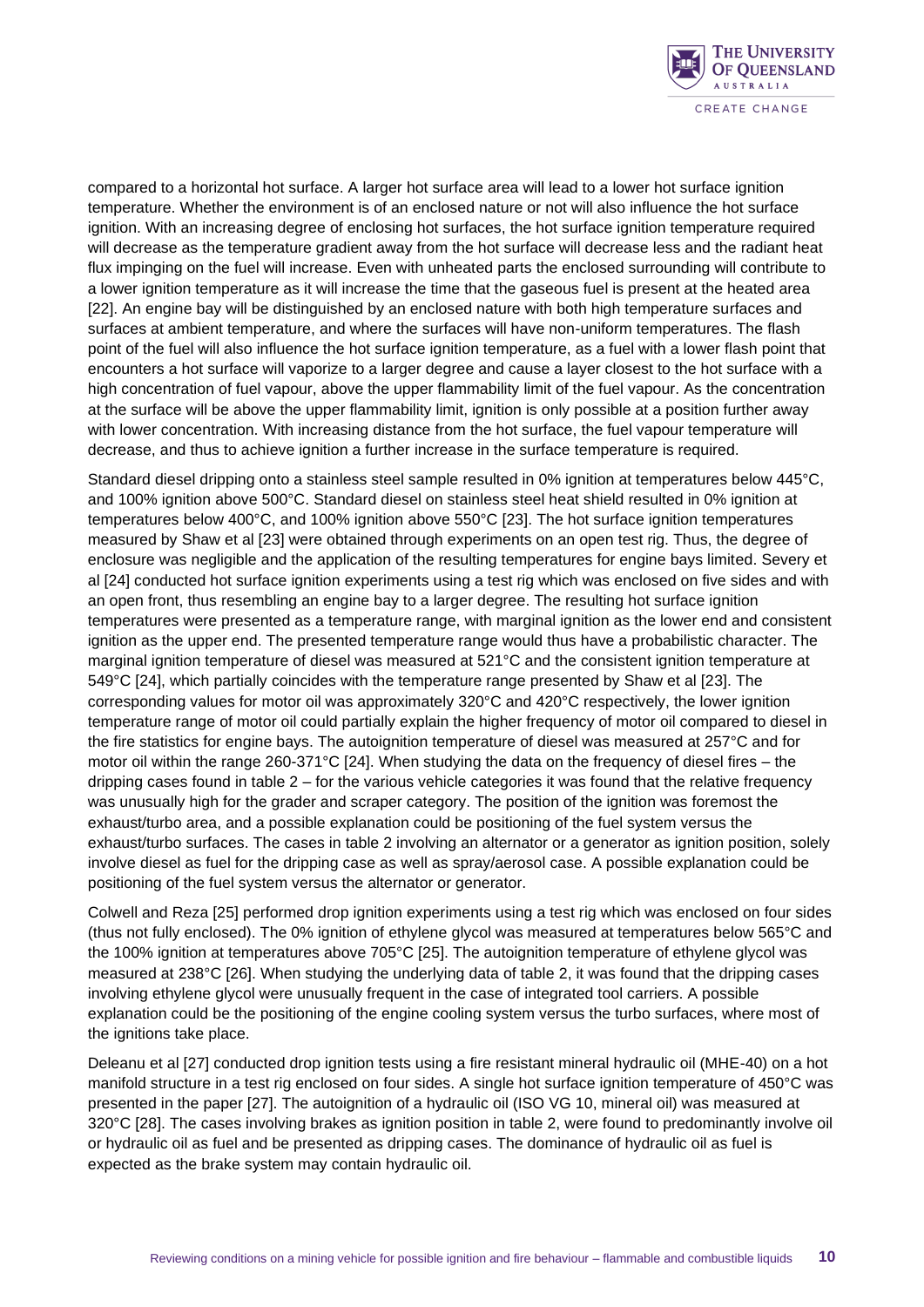

It is important to apply tabulated values from experiments or tests conducted at similar conditions as the scenario in question, where the degree of enclosure and hot surfaces will be key factors for an engine bay. With an increasing degree of enclosure and hot surfaces, the hot surface ignition temperature will decrease and approach the auto ignition temperature of the fuel as the auto ignition temperature measurements are conducted with the fuel surrounded by heated surfaces.

All the above listed hot surface ignition temperatures of the flammable or combustible liquids will be well within the earlier listed possible temperature range of a turbocharger and exhaust system. If accounting for the enclosed nature of the engine bay and relating to the auto ignition temperatures, the risk of ignition increases significantly as the ignition temperatures may not necessarily be connected to a heavy load but coming close to engine component temperatures during normal operation. Non-enclosure type of ignition sources such as the exhaust also presents surface temperatures which may exceed the above listed hot surface ignition temperatures for diesel. Studying table 2, the non-enclosure cases were predominantly dripping cases and thus the non-enclosure ignition temperatures listed earlier may have bearing on the dripping cases.

The fuel inventories found in table 3 indicate large amount of diesel for the truck and loader categories and large amount of hydraulic oil for the drilling rig category. Ignition in the engine compartment may involve the fuel system with diesel and/or the hydraulic system with hydraulic oil. Any fire occurring in the engine compartment has the potential to spread beyond the compartment via hoses or cables and to other fuel items. Any dripping scenario may also result in pool fires, with burning pools of diesel or oil along the underside of the vehicle. As pools may be formed further away from the fuel or hydraulic systems – due to an inclined surface – fuel items which should otherwise not have ignited or at least not early due to longer distance from the fuel or hydraulic systems now run the risk of being ignited at an early stage. An early ignition of large fuel items may lead to a severe fire with a high heat release rate, considerable smoke production and extended smoke spread. Drilling rigs – containing large amount of hydraulic oil and hydraulic hoses as seen in table 3 – may also result in fires where the hydraulic hoses and the hydraulic oil inside the hose will act as a line fire along the vehicle and provide a fire spread bridge to fuel items.

Prior to the full-scale fire experiments in an underground mine, an earlier investigation on mining vehicle fires in Sweden showed that in any fire involving a larger mining vehicle, the initial fire would have to be a diesel fire – possibly a pool fire – positioned close to a larger fuel item to achieve a fire which eventually engulf large parts of the vehicle [2]. From the full-scale fire experiments, it was observed that if the tyres – especially the large loader tyres – were ignited, the fire would generally head in an undesired direction with high heat release rates, a long lasting fire, extensive smoke production and smoke spread, and a fire difficult to extinguish [11]. Thus, any adjacent pool fires or bridging types of fires increase the risk of severe fire behaviour and are highly undesired.

Table 4 lists ignition temperatures of common fuel items on mining vehicles. With enclosed compartments and with an operating mining vehicle with elevated temperatures, the surface temperatures of the fuel items will be elevated as well, which will increase the risk of rapid ignition from a nearby fire source.

An earlier study investigated and highlighted a fire scenario where burning diesel spread downwards along a decline, igniting a second vehicle [12]. The distance between the vehicles which normally would have functioned as a fire safety measure, was evaded by the spreading diesel, and resulted in a highly intensive fire involving multiple mining vehicles. The ability of a pool fire to spread beyond the vehicle in question could contribute to a severe and unforeseen fire behaviour and fire spread.

The pool surface area will dictate the heat release rate and the smoke production from the pool fire. A large pool surface area at an early stage will be highly undesirable due to the higher risk of fire spread but also the risk of overwhelming smoke production during evacuation and low visibility due to the potentially high soot content in the diesel and oil smoke. The construction of the mining vehicle and any longitudinal ventilation flow may add further to the severity of any pool fire occurring along the underside of the vehicle. The vehicle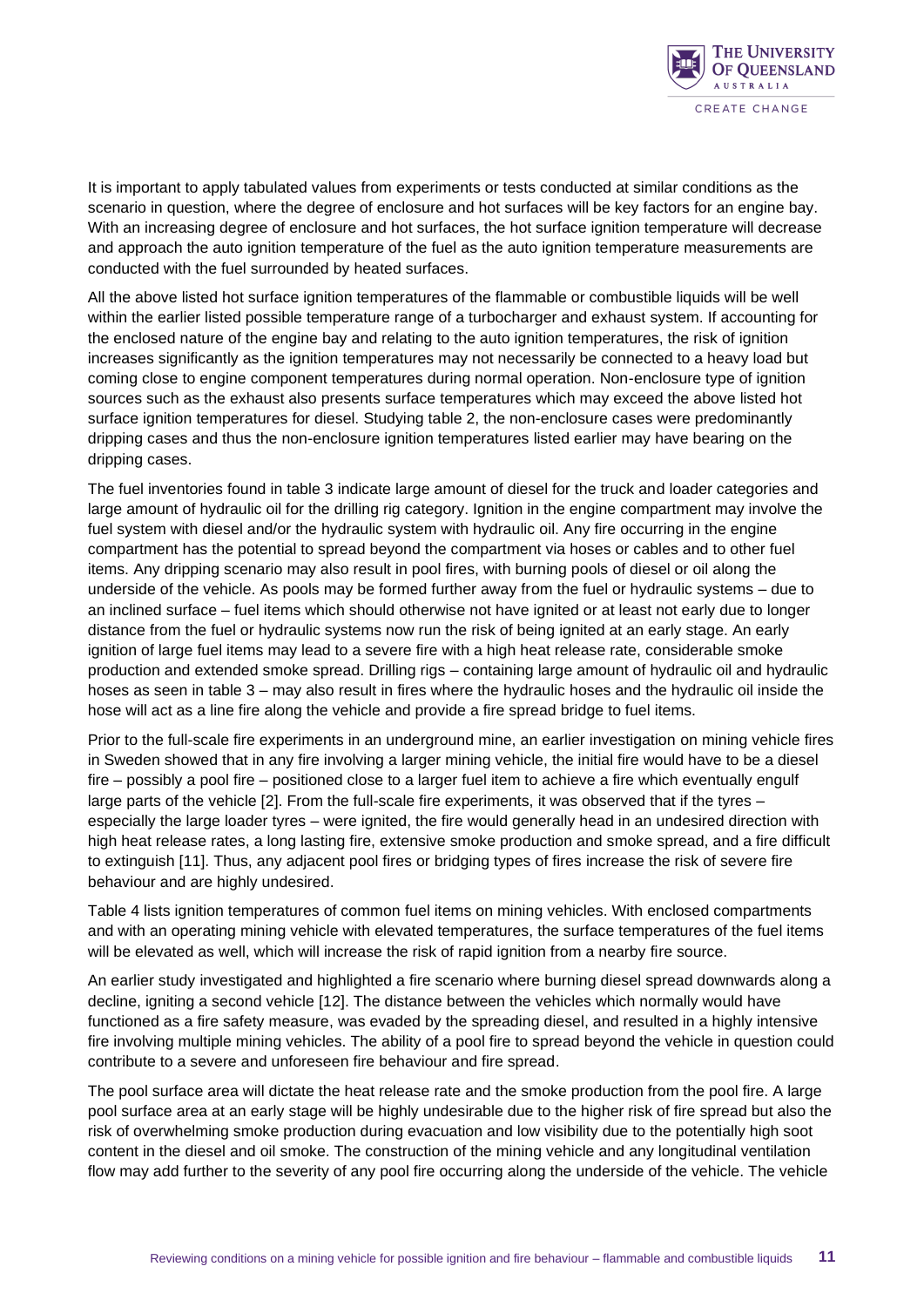

construction and ventilation flow will deflect and tilt the flames, which may result in an even earlier ignition of adjacent fuel items and a more severe fire behaviour and smoke behaviour.

<span id="page-11-1"></span>*Table 4. The ignition temperatures of common fuel items on mining vehicles.*

| <b>Material</b>                                    | Ignition temperature (°C) |
|----------------------------------------------------|---------------------------|
| Tyre                                               | 297 [29]                  |
| Hydraulic hose (Nitrile-Butadiene<br>Rubber)       | 335 [30]                  |
| Electrical cable (flame retardant<br>polyurethane) | 308 [26]                  |

#### <span id="page-11-0"></span>**4.2 Flammable or combustible liquid onto a hot surface – spray and aerosol**

A spray is generated at the discharge point with significantly high discharge velocities and with large droplets. Further away from the discharge point the large droplets of the spray will undergo a breakup process, where the droplets are fragmented into liquid particles (aerosol) which will be small enough to stay suspended in air for some time. The larger droplets of a spray will typically be within 20 μm to 200 μm in diameter.

The ignition of a spray or an aerosol on a hot surface is similar with the drop ignition case  $-$  i.e., a sufficiently high amount of spray droplets or aerosol particles on the hot surface needs to be vapourised to achieve flammable vapour concentrations. Furthermore, the temperature of the hot surface – and the flammable vapour - will have to be sufficiently high to achieve ignition before the vapours flows out of the environment. The minimum hot surface ignition temperature will thus depend on parameters such as the size, extent and orientation of the hot surface, and the droplet size.

The minimum hot surface ignition temperatures findings from drop ignition will thus also apply for sprays or aerosols, i.e., for unconfined conditions the required surface temperature will be significantly higher than the auto ignition temperature of the fuel. For enclosures the required minimum hot surface ignition temperature will approach the auto ignition temperature.

Jagger et al [31] conducted experiments with fire resistant hydraulic fluids (with droplet sizes in the range 50 μm to 60 μm), where the spray was contained within a chamber and ignition taking place against a vertical surface perpendicular or at an angle to the flow direction of the spray. The minimum hot surface ignition temperature of a mineral oil based fluid was measured at 400°C (with an auto ignition temperature of 341°C) and a polyol ester based fluid at 490°C (with an auto ignition temperature of 400°C). Yuan [32] conducted hot surface ignition tests with various types of hydraulic fluids (four fire resistant and eight non-fire resistant fluids) and diesel. The hydraulic fluids and the diesel were sprayed – with droplet sizes between 30 μm to 150 μm - onto a horizontally positioned stainless steel surface as well as a vertically positioned steel surface (non-enclosure configurations). The obtained minimum hot surface ignition temperatures (i.e., the oil spray was ignited at least once) ranged from 350°C (ATF and compressor oil) and 390°C (AW 32 and AW 46) to temperatures at or slightly above 400°C (AW 68, Premium 46, THF, and AW68) [33]. The minimum temperature for diesel was measured at 330-370°C [32]. Yuan also found that a too small orifice would generate smaller droplets, which may be unable to overcome the convective flows from the surface and would thus not reach the hot surface and ignite. With increasing pressure and thus also increasing amount of oil onto the hot surface, the cooling effect of the oil would increase and in some cases the ignition did not take place until the spray ceased and thus also the cooling. For a vertically, downwards applied spray onto a hot surface the minimum hot surface ignition temperature increased for the hydraulic fluids and could be found within the range 500-530°C. The direction of the spray will thus influence the hot surface ignition due to changing flow field and air entrainment diluting the flammable mixture.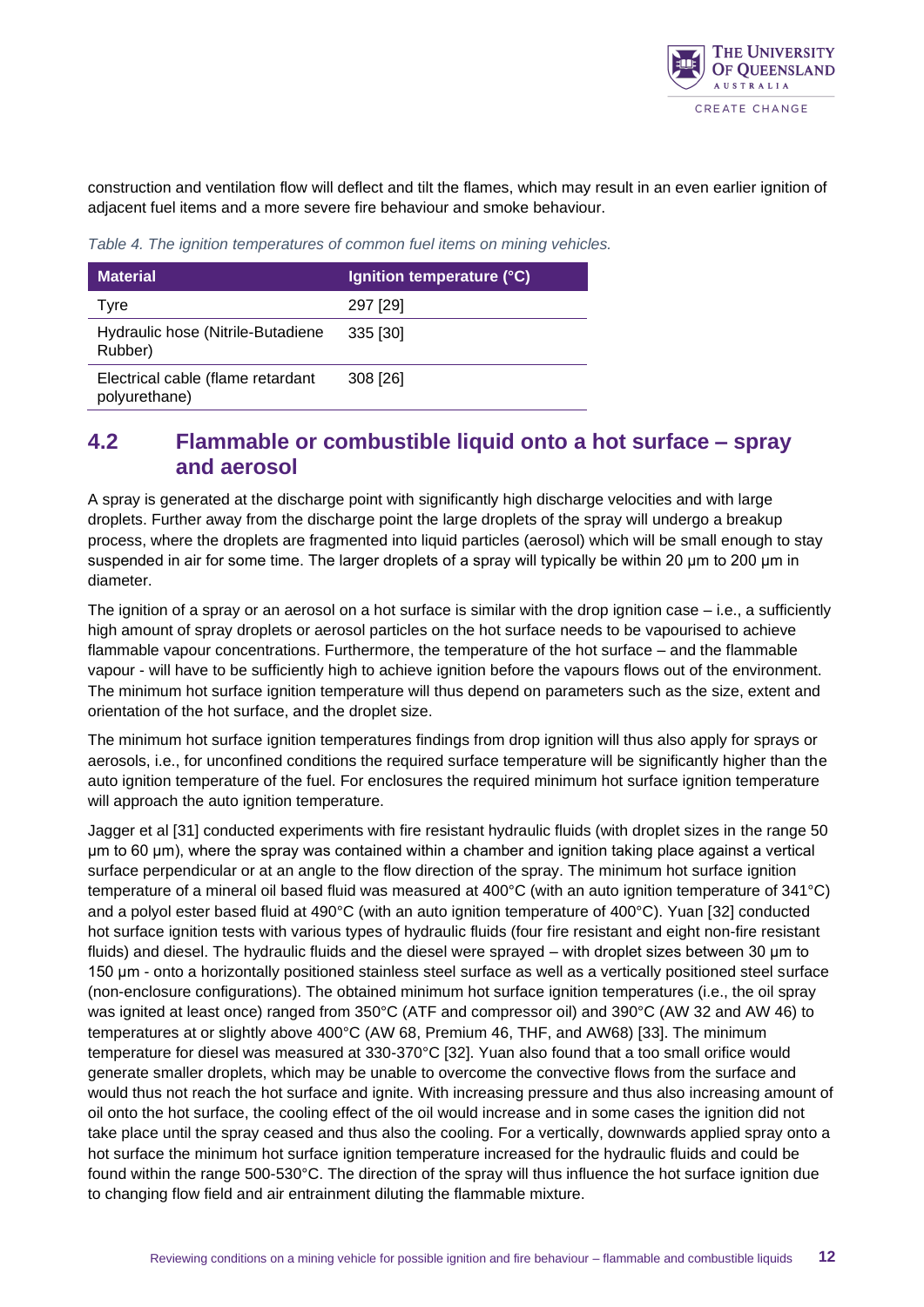

In table 2 it can also be seen that the engine block is more frequent as ignition position for oil/hydraulic oil spray as well as diesel spray cases compared with the dripping cases. A possible explanation could be the alignment of the lines and hoses of the fuel systems and hydraulic systems, limiting the ignition to spray/aerosol cases with longer range. The same explanation could possibly also apply to the transmission oil as well – dominated by the spray/aerosol cases – with the spray or aerosol reaching ignition surfaces further away.

When studying the underlying data of table 2, it was found that the spray/aerosol cases involving oil or hydraulic oil were unusually high for the grader and scraper vehicle category, with more than twice as many cases compared with the dripping cases. The reason for this is unclear.

Air and oil mixtures (with droplets and liquid particles of oil) may occur in compressors and air receivers, where a hot surface may suffice to ignite the mixture and cause a flashover. Given the enclosed nature of the compressor, the autoignition temperature of the compressed air/oil mixture is highly relevant when investigating the hot surface ignition temperature. The high pressure of the compressor will lead to a considerably lower autoignition temperature. Ignition experiments involving an air/oil mixture with a pressure of up to 30 atm resulted in an autoignition temperature interval of 215-255°C [33]. The required temperatures will thus be significantly low for the ignition in a compressor or air receiver. The high pressure found in compressors will increase the upper flammability limit of the air/oil mixture and thus increase the risk of ignition further. Due to the flashover occurring in a small enclosure, it will cause large over pressures and possible fire spread due to rupturing of equipment. A flashover in a compressor or an air receiver may lead to secondary fires due to jet flames or hot gases emitted from safety relief valves or the rupture of hoses – resulting in for example spray fires – positioned in the path of the pressure wave.

As opposed to the dripping scenario, spray and aerosol scenarios will be highly variable with respect to the droplet or liquid particle size which in turn will affect the ignition probability. Depending on the diameter of the discharge point and the discharge velocity, the droplet or liquid particle diameter of the spray/aerosol will vary. With increasing distance from the discharge point – with occurring droplet breakup – the droplet diameter will change. Furthermore, with time the discharge velocity will vary – with changes in pressure – and thus also the droplet and liquid particle size. Thus, the ignition of a spray or an aerosol will be highly transient, and focus should be on the path of the droplet or liquid particle – from discharge point to the possible ignition source – and the impact of influencing parameters. The impact of ventilation and wind will also have a larger impact compared with the dripping scenario, where the ventilation or wind may steer the droplet or liquid particle in a certain direction, cause droplet breakup or dilute the cloud of droplets or liquid particles. Given the complexity of the spray and aerosol ignition, pre-modelling of possible scenarios could be warranted to identify possible risk spots and to take preventive or mitigating measures.

For the hydraulic fluids and the diesel, the above listed hot surface ignition temperatures are well within the earlier listed temperature ranges of a turbocharger and exhaust system. The risk of ignition will increase even further if accounting for the enclosed nature of the engine bay, where the ignition temperatures approach the engine component temperatures during normal operation. Thus, the engine bay is distinguished by a more or less omnipresent ignitable environment with respect to ignition sources. Table 2 contains no spray or aerosol cases in non-enclosure environment, indicating that the spray and aerosol ignition is predominantly an enclosure phenomenon on mining vehicles.

An ignition in the engine compartment may result in a spray fire with a rapid increase of temperature due to continuous release of flammable/combustible liquid and the enclosure limiting the heat losses. As opposed to the pool fire scenario, a spray fire may be highly transient and more localized. The rapidly increasing temperature together with a long flame length and the lack of partitions within the engine bay will lead to early ignition of adjacent fuel items, higher fire growth rates and higher heat release rates [5]. The ignition may be more or less instantaneous for fuel items in the direction of the resulting flame (the ignition temperatures seen in table 4 will be rapidly surpassed). The heat release rate and the intensity of the spray fire will vary depending on the heat of combustion of the fuel and the mass flow rate of the spray. An increased velocity of the spray will thus result in a higher mass flow rate and heat release rate. The heat of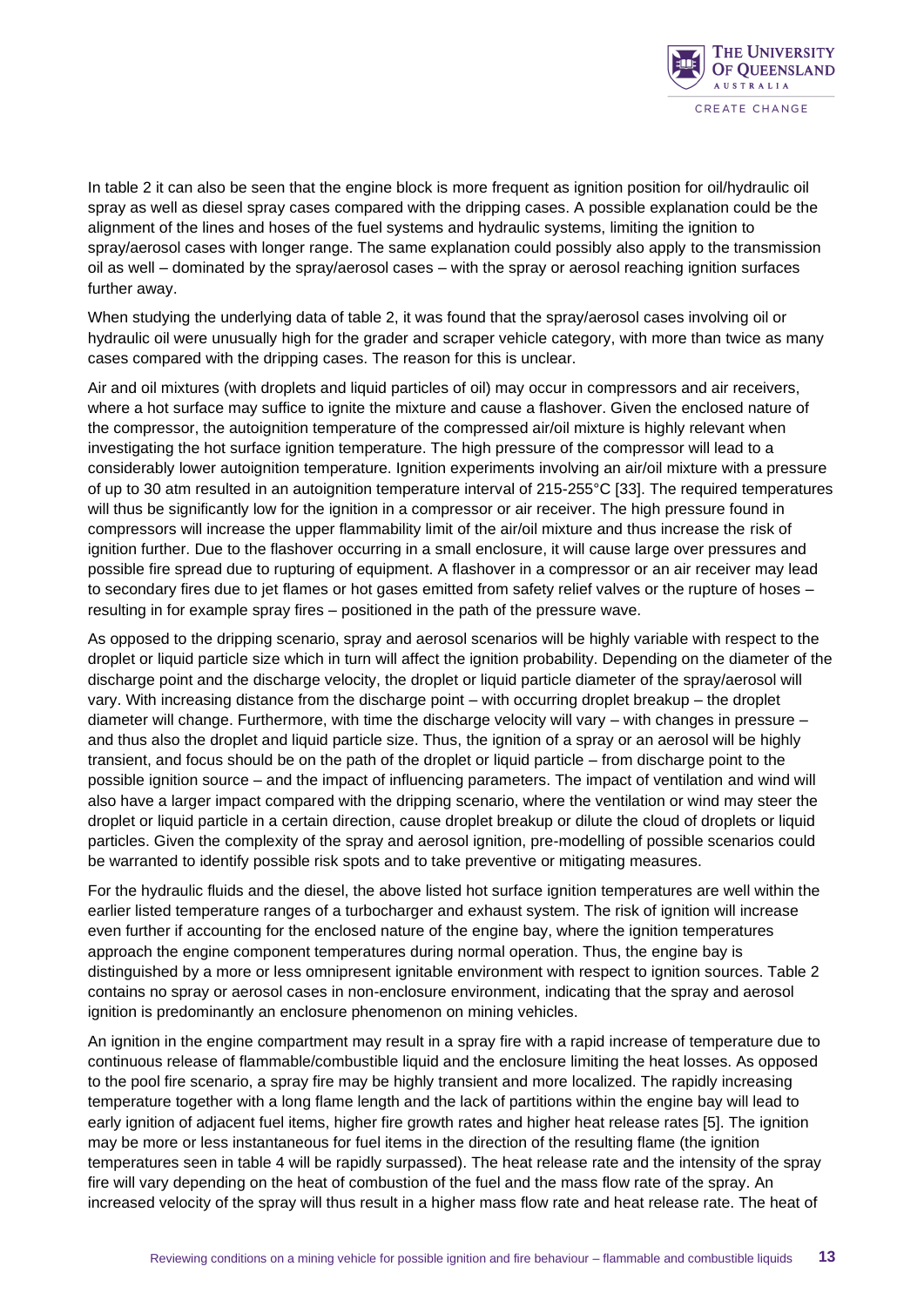

combustion will vary depending on the type of fuel. Same as for the dripping case, a spray fire may ignite hydraulic hoses and electrical cables, resulting in a line fire along the vehicle which will provide a fire spread bridge to adjacent fuel items.

#### <span id="page-13-0"></span>**4.3 Flammable or combustible liquid ignited by arcing**

In the arcing cases, the arc will act as a pilot ignition source and ignite the flammable atmosphere above the fuel surface. In the case of pilot ignition, the flashpoint and the flammability limits of the involved flammable/combustible liquid will act as benchmarks when analysing the risk of ignition. The flashpoints of the liquids will be significantly lower than the autoignition temperature, increasing the risk of ignition. The flashpoint of motor oil and hydraulic oil may be in the region of 210°C [26] and for a contact cleaner as low as -18°C [34], which are temperatures normally found in at least parts of the engine bay. Furthermore, the lower flammability limit of oil/hydraulic oil as well as a contact cleaner is very low (1 vol% [35] and 1.7 vol% [34]), which means that the required amount of vapourised fuel is low, will be attained at an early stage and increase the risk of ignition. The arcing cases predominantly occur in the engine bay according to table 2, which is not surprising as the enclosed structure will attain the lower flammability limit earlier and retain a higher concentration of the vapourised fuel compared to a non-enclosure case. The lower flammability limits of other flammable/combustible liquids found in the engine bay - such as diesel and transmission oil – are also found in the lowest region of the flammability range. Thus, any arcing occurring in an engine bay with combustible/flammable liquid in the near region will have a high probability of ignition even under normal operating conditions.

In the case of arcing igniting a spray or aerosol of flammable or combustible liquid, the ignition may take place at significantly lower temperatures than the flash point of the liquid [36]. Thus, the flash point temperature will be a poor benchmark in these cases. With very small droplets – diameter smaller than 10 µm – the flammability limits of the aerosol will be similar to the corresponding air/vapour mixture [37]. For sprays with droplets larger than 20  $\mu$ m in diameter, the lower flammability limit is lower than the corresponding air/vapour mixture [38]. The minimum ignition energy of a spray or aerosol will depend on the droplet diameter, where a diameter of 10-30 µm will require the least energy [26]. Furthermore, the minimum ignition temperature will also depend on the ambient temperature where the minimum ignition energy will decrease with increasing ambient temperature. Given the environment in the engine compartment – with elevated temperatures in an enclosure – and the expanded flammability limits of a spray or aerosol, the risk of arcing ignition in the engine compartment is significant.

#### <span id="page-13-1"></span>**4.4 Porous solid soaked by flammable or combustible liquid**

Table 2 contains several ignition cases, where a lagging or a rag have been soaked – predominantly through dripping - by a flammable or combustible liquid. The lagging or the rag is then ignited by a hot surface or hot exhaust gases.

As opposed to dripping and spray/aerosol cases involving only a flammable/combustible liquid as fuel, the soaked lagging or rag may also undergo an oxidative self-heating which will result in ignition taking place at considerably lower temperature at the hot surface or in the exhaust gas. Jagger et al [31] conducted experiments on manifolds soaked in different flammable or combustible liquids, to measure the runaway temperature for oxidative self-heating. With an initiated oxidative self-heating and where the heat released exceeds the heat lost, ignition may eventually occur. Jagger et al [31] measured the temperature of initiated runaway self-heating of lagging soaked by ethylene glycol and water mixture at 132.5°C and lagging soaked by mineral oil at 200°C. Thus, a soaked rag or lagging would ignite at considerably lower temperatures than the autoignition temperature. The runaway temperatures would be close to the temperatures normally found in the engine compartment and the risk of ignition is evident.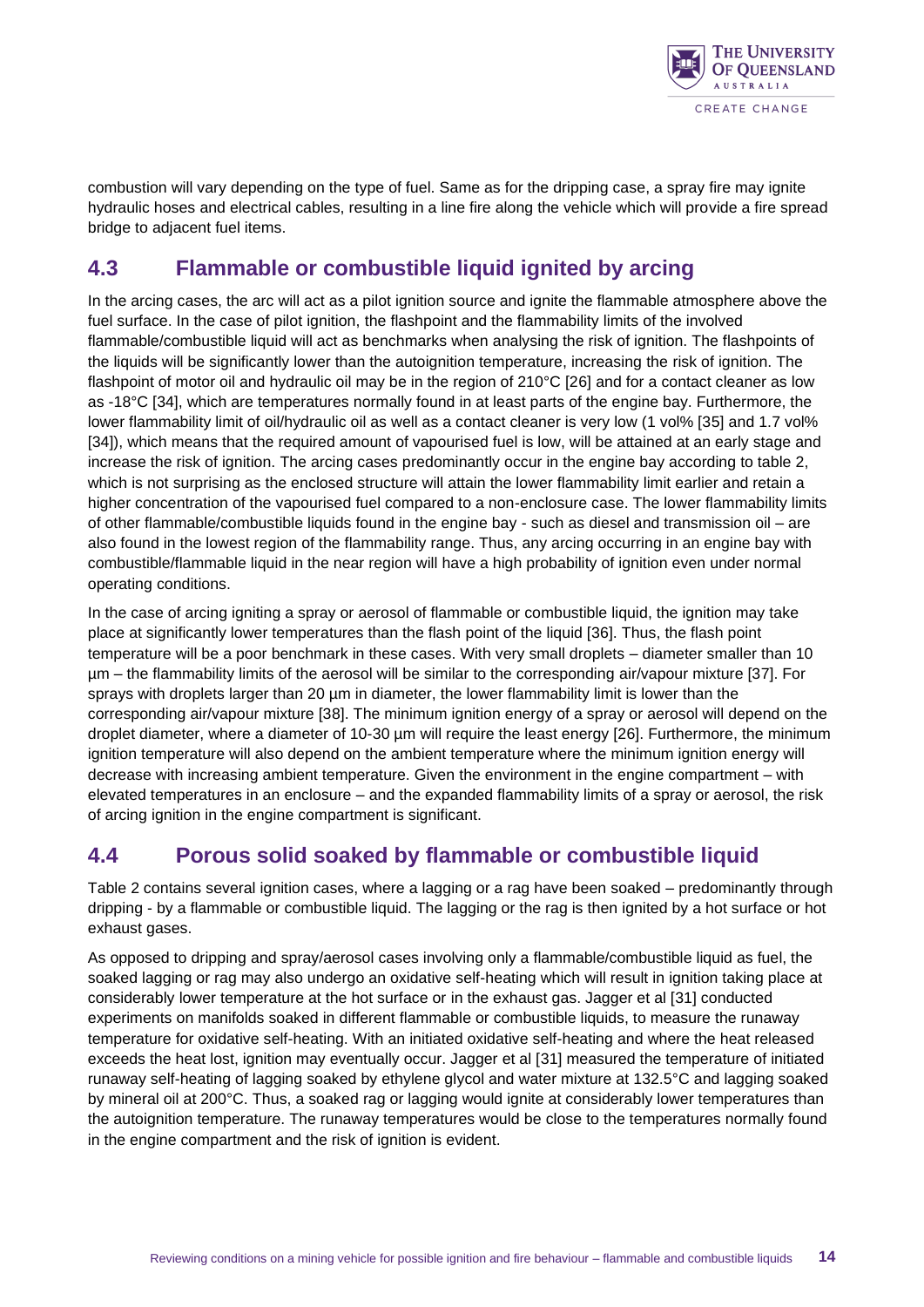

### <span id="page-14-0"></span>5. Conclusions

The ignition of flammable or combustible liquids and the ensuing fire behaviour on mining vehicles was reviewed and analysed, applying earlier research, data from full-scale fire experiments, fuel inventories and fire behaviour studies. The focus of the study was to investigate potential ignition sources and fire hazards found on mining vehicles, where flammable or combustible liquids constituted the fuel source. It was found that:

(1) The most common ignition sources were the exhaust/turbocharger, engine, or any other hot surface in the engine bay, which ignite oil/hydraulic oil, diesel, ethylene glycol, transmission oil or oily rags through hot surface ignition. The common denominator is the ignition taking place within an enclosed structure (engine compartment). The number of cases taking place in a non-enclosure environment – brakes, bearing, universal joint, hammer barrel and park brake assembly – was significantly lower than the enclosure cases. Given the overwhelming number of ignitions taking place in enclosed type of structures, the main focus should be on ignition sources found in the engine compartment.

(2) The temperature conditions in the engine bay will vary depending on the load condition of the engine, the enclosed nature of the engine bay and the speed of the vehicle. Travelling up a decline will present a heavy load, with surface temperatures possibly exceeding 600°C. A shut down of the vehicle – following upon a heavy load sequence – will increase the component temperatures and air temperature in the engine bay even further, where the temperatures of the turbocharger and exhaust system area can rise to above 700°C.

(3) In the cases of arc ignition of flammable/combustible liquids, the arc will act as a pilot ignition source and ignite the flammable atmosphere. Given the high temperatures of the arcing, any droplets in a spray or aerosol will rapidly vaporise and combust. Provided that the fuel vapour or spray in the vicinity of the ignition source is within the flammability limits, ignition will take place.

(4) The hot surface ignition of dripping flammable or combustible liquid will depend on several different parameters, such as the flow conditions, the size and orientation of the hot surface and foremost the degree of enclosure. With an increasing degree of enclosing hot surfaces, the hot surface ignition temperature required will decrease as the temperature gradient away from the hot surface will decrease less and the radiant heat flux impinging on the fuel will increase. With an increasing degree of enclosure and hot surfaces, the hot surface ignition temperature will decrease and approach the auto ignition temperature of the fuel. The hot surface ignition temperatures of the flammable or combustible liquids found in the engine compartment will be well within the possible temperature range of a turbocharger and exhaust system. If accounting for the enclosed nature of the engine bay and relating to the auto ignition temperatures, the risk of ignition increases significantly as the ignition temperatures may not necessarily be connected to a heavy load but coming close to engine component temperatures during normal operation.

(5) For the spray and aerosol case the minimum hot surface ignition temperature will depend on parameters such as the size, extent and orientation of the hot surface, and the droplet size.

The minimum hot surface ignition temperatures findings from drop ignition will thus also apply for sprays or aerosols, i.e., for enclosures the required minimum hot surface ignition temperature will approach the auto ignition temperature.

(6) Air and oil mixtures (with droplets and liquid particles of oil) may occur in compressors and air receivers, where a hot surface may suffice to ignite the mixture and cause a flashover. Given the enclosed nature of the compressor, the autoignition temperature of the compressed air/oil mixture is highly relevant when investigating the hot surface ignition temperature. The high pressure of the compressor will lead to a considerably lower autoignition temperature. The high pressure found in compressors will increase the upper flammability limit of the air/oil mixture and thus increase the risk of ignition further.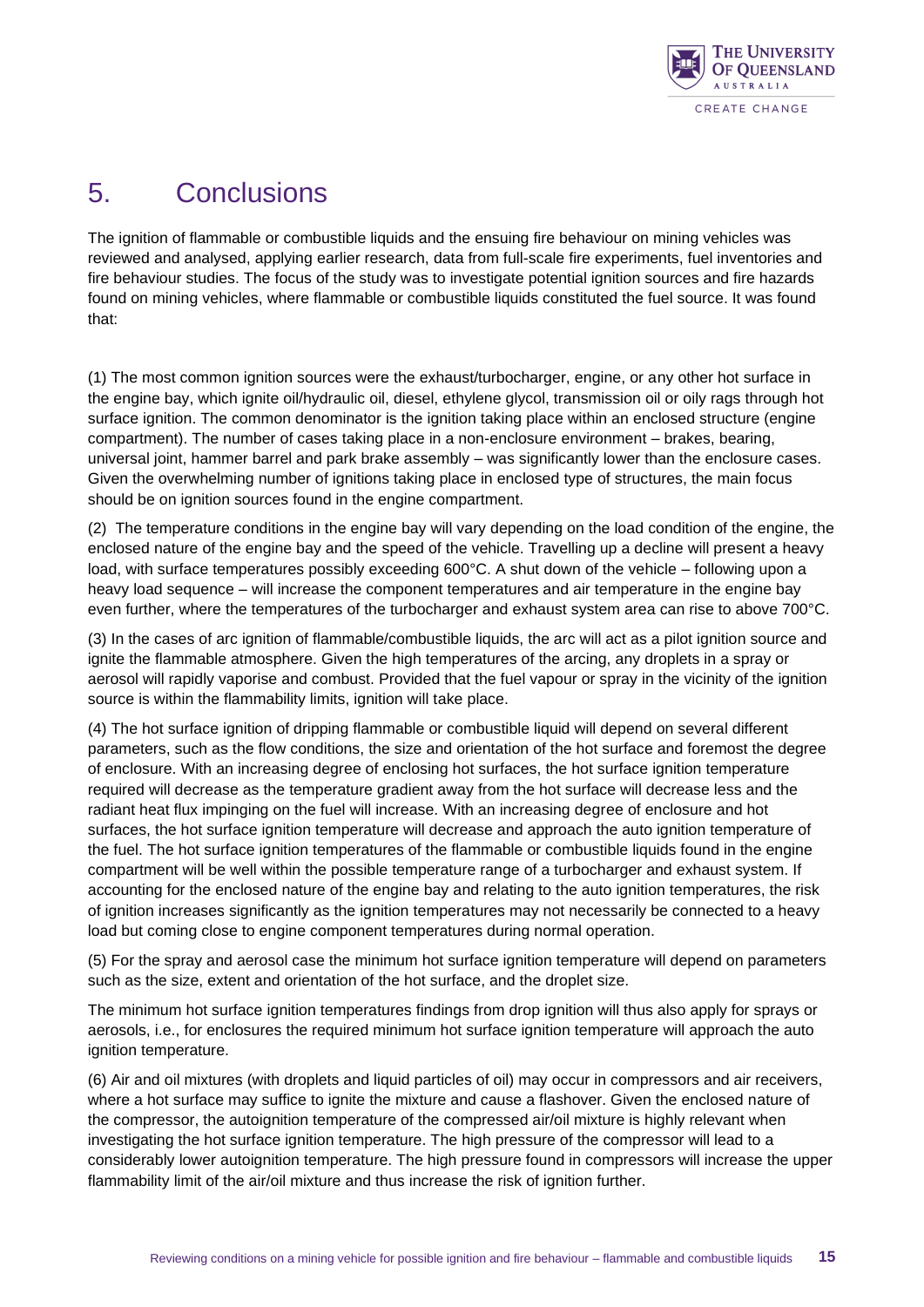

(7) Any porous solid soaked by a flammable or combustible liquid may undergo an oxidative self-heating which will result in ignition taking place at considerably lower temperature at the hot surface compared with the dripping or the spray/aerosol case. A soaked rag or lagging would ignite at considerably lower temperatures than the autoignition temperature. The runaway temperatures would not be considerably higher than the temperatures found normally in the engine compartment and the risk of ignition is evident.

The study will increase the knowledge of potential ignition or severe fire behaviour which would improve the fire safety for mining personnel.

### <span id="page-15-0"></span>6. References

[1] De Rosa MI. Analysis of mine fires for all US metal/non-metal mining categories, 1990–2001. NIOSH; 2004.

[2] Hansen R. Investigation on fire causes and fire behavior–vehicle fires in underground mines in Sweden 1988–2010. Work report SiST 2013:3. Västerås: Mälardalen University; 2013.

[3] Hansen R. Fire statistics from the mining industry in New South Wales. Queensland: The University of Queensland, 2018.

[4] Hansen R. Analysis of methodologies for calculating the heat release rates of mining vehicle fires in underground mines. Fire Safety Journal, vol 71, pp 194–216, 2015.

[5] Hansen R. Fire behavior of mining vehicles in underground hard rock mines. International Journal of Mining Science and Technology vol 27, pp 627–634, 2017.

[6] Hansen R. The onset of extreme fire behaviour in a mine drift. Geosystem Engineering vol 21, pp 282- 290, 2018.

[7] Hansen R. Fire Behaviour of Multiple Fires in a Mine Drift with Longitudinal Ventilation. International Journal of Mining Science and Technology vol 29, pp 245-254, 2019.

[8] Hansen R. The Passive Fire Protection of Mining Vehicles in Underground Hard Rock Mines. Mining, Metallurgy & Exploration, vol 38, pp 609-622, 2021.

[9] Hansen R. Pre-ignition detection and early fire detection in mining vehicles. Mining Technology, vol 130, pp 22-35, 2021.

[10] Performance requirement 4 - mobile equipment fires management. EMESRT (Earth Moving Equipment Safety Round Table), 2021.

[11] Hansen R, Ingason H. Full-scale fire experiments with mining vehicles in an underground mine. Mälardalen University, Västerås, 2013.

[12] Hansen R. Design of fire scenarios for Australian underground hard rock mines – Applying data from full-scale fire experiments. Journal of Sustainable Mining vol 18, pp 163-173, 2019.

[13] Cooke RA, Ide RH. Principles of fire investigation. The Institution of Fire Engineers, Leicester, England, 1985.

[14] Tonkin PS, Berlemont CFJ. Surface Temperatures of a Diesel Engine and Its Exhaust System. FR Note 917, Fire Research Station, Borehamwood, UK, 1971.

[15] Fournier E. Under hood temperature measurements of four vehicles. Ottawa: MVFRI, 2004.

[16] Diesel engine - turbocharger fires. Mines safety bulletin no. 83, Queensland Department of Mines and Energy, 2 July 2008.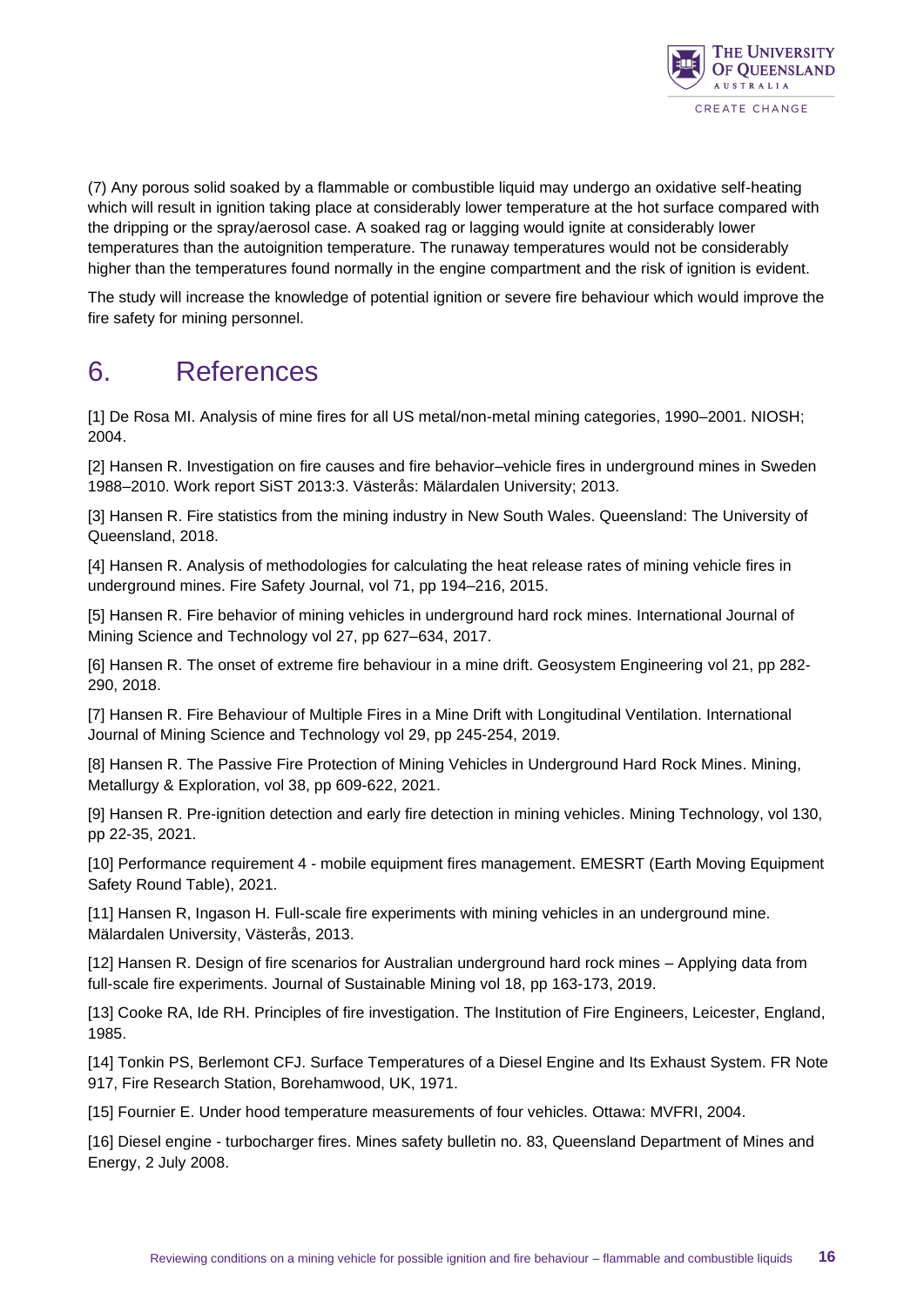

[17] Merati P, Davis C, Chen K-H, Johnson JP. Underhood Buoyancy Driven Flow—An Experimental Study. Journal of Heat Transfer 2011;133:082502.

[18] Nolan DP. Classified Area Pump Installations. In: Fire Pump Arrangements at Industrial Facilities, 2017.

[19] Chase JD. Evaporation and Ignition in Air of a Surface Oil Film Following Adiabatic Compression. Combustion and Flame, vol 10, pp 315-329, 1966.

[20] Vdovin A, Le Gigan G. Aerodynamic and thermal modelling of disc brakes – challenges and limitations. Energies, vol 13, 2020.

[21] www.skf.com/au/products/rolling-bearings

[22] Babrauskas V. Ignition of Gases, Vapors, and Liquids by Hot Surfaces. Fire Technology, 2021. https://doi.org/10.1007/s10694-021-01144-8

[23] Shaw A, Epling W, McKenna C, Weckman B. Evaluation of the Ignition of Diesel Fuels on Hot Surfaces. Fire Technology, vol 46, pp 407–423, 2010.

[24] Severy DM, Blaisdell DM, Kerkhoff JF. Automotive collision fires. In: Proc. 18th Stapp Car Crash Conf., Society of Automotive Engineers, Warrendale PA, pp. 113–199, 1974.

[25] Colwell JD, Reza A. Hot Surface Ignition of Automotive and Aviation Fluids. Fire Technology, vol 41, pp 105-123, 2005.

[26] Babrauskas V. Ignition Handbook. Fire Science Publishers, Issaquah, 2003.

[27] Deleanu L, Georgescu C, Ciortan S, Solea LC. Flammability of emulsions on hot surfaces. Industrial Lubrication and Tribology, vol 67, pp 434-440, 2015.

[28] Totten GE, De Negri VJ. Handbook of hydraulic fluid technology. CRC Press, London, 2011.

[29] Harper CA. Handbook of materials for fire protection. McGraw-Hill, New York, 2004.

[30] Janowska G, Kucharska-Jastrząbek A, Rybiński P, Wesołek D, Wójlik I. Flammability of diene rubbers. Journal of Thermal Analysis and Calorimetry, vol 102, pp 1043-1049, 2010.

[31] Jagger SF, Nicol AN, Thyer AM. A comprehensive approach to the assessment of fire-resistant hydraulic fluid safety. HSL Report FR/02/05, Health and Safety Laboratory, Buxton, 2003.

[32] Yuan L. Ignition of hydraulic fluid sprays by open flames and hot surfaces. J. Loss Prev. Process Ind., vol 19, pp 353-361, 2006.

[33] Kim CJ, Choi HH, Sohn CH. Auto-ignition of lubricating oil working at high pressures in a compressor for an air conditioner. Journal of Hazardous Materials, vol 185, pp 416-422, 2011.

[34] Material safety data sheet, QD contact cleaner. CRC Industries, Inc, Warminster, Pennsylvania, 2007.

[35] Fire Investigator: Principles and Practice to NFPA 921 and 1033. Jones & Bartlett Learning. 2011.

[36] von Pidoll U. The ignition of clouds of sprays, powders and fibers by flames and electrical sparks. Journal of Loss Prevention in the Process Industries, vol 14, pp 103-109, 2001.

[37] Zabetakis MG. Flammability characteristics of combustible gases and vapors. Bulletin 627, Bureau of Mines, 1965.

[38] Burgoyne JH. The flammability of mists and sprays. Second symposium of chemical process hazards, pp 1-5, 1963.